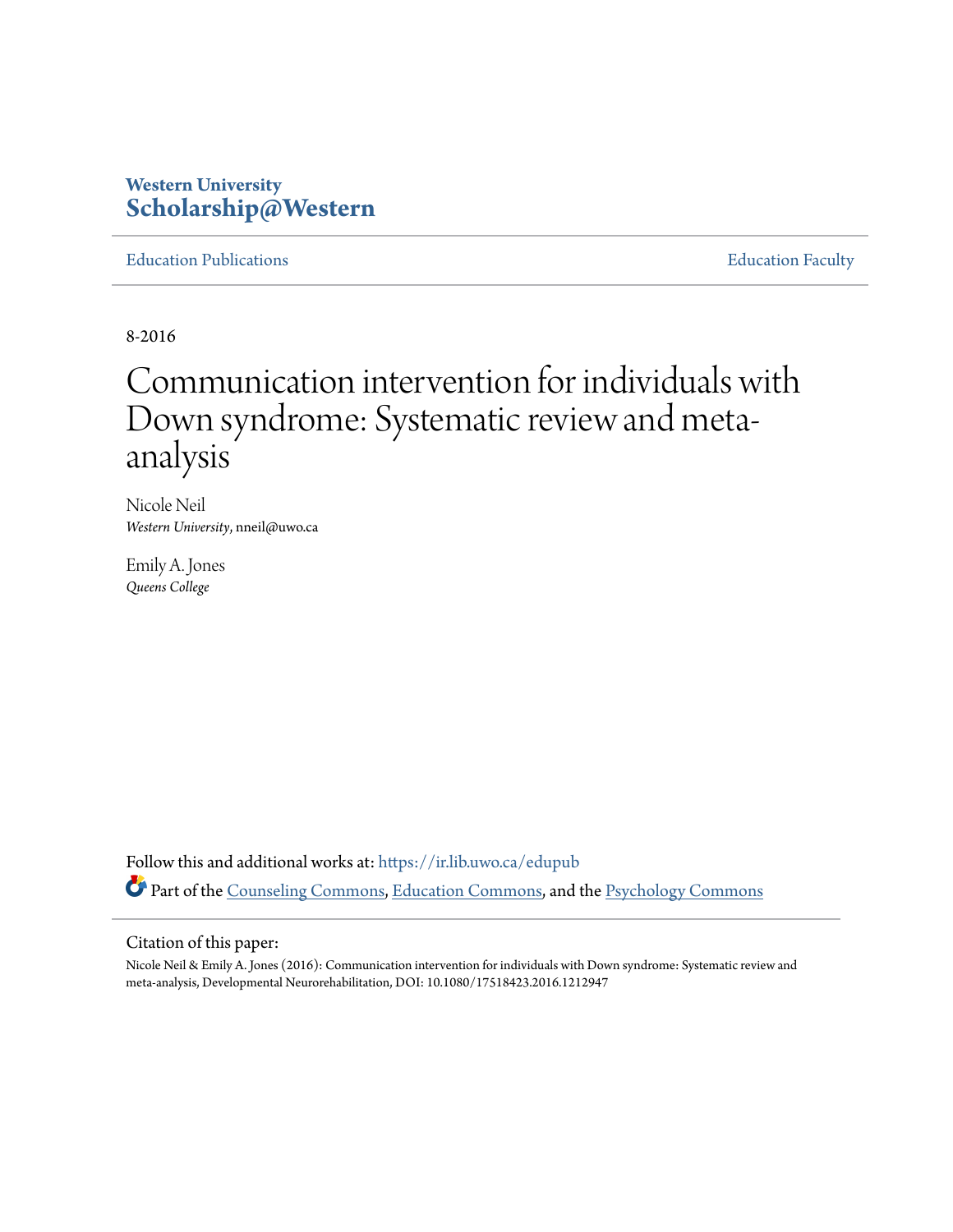## **Communication Intervention for Individuals with Down Syndrome: Systematic Review and Meta-Analysis**

#### **Nicole Neil** a,b and **Emily A. Jones** b,c

<sup>a</sup>Department of Counseling, College of Education, Michigan State University, Educational Psychology & Special Education, East Lansing, MI, USA; <sub>b</sub>Queens College and The Graduate Center, City University of New York, New York, NY, USA; cDepartment of Psychology, Queens College, Flushing, NY, USA

#### **Suggested Citation:**

Nicole Neil & Emily A. Jones (2016): Communication intervention for individuals with Down syndrome: Systematic review and meta-analysis, Developmental Neurorehabilitation, DOI: 10.1080/17518423.2016.1212947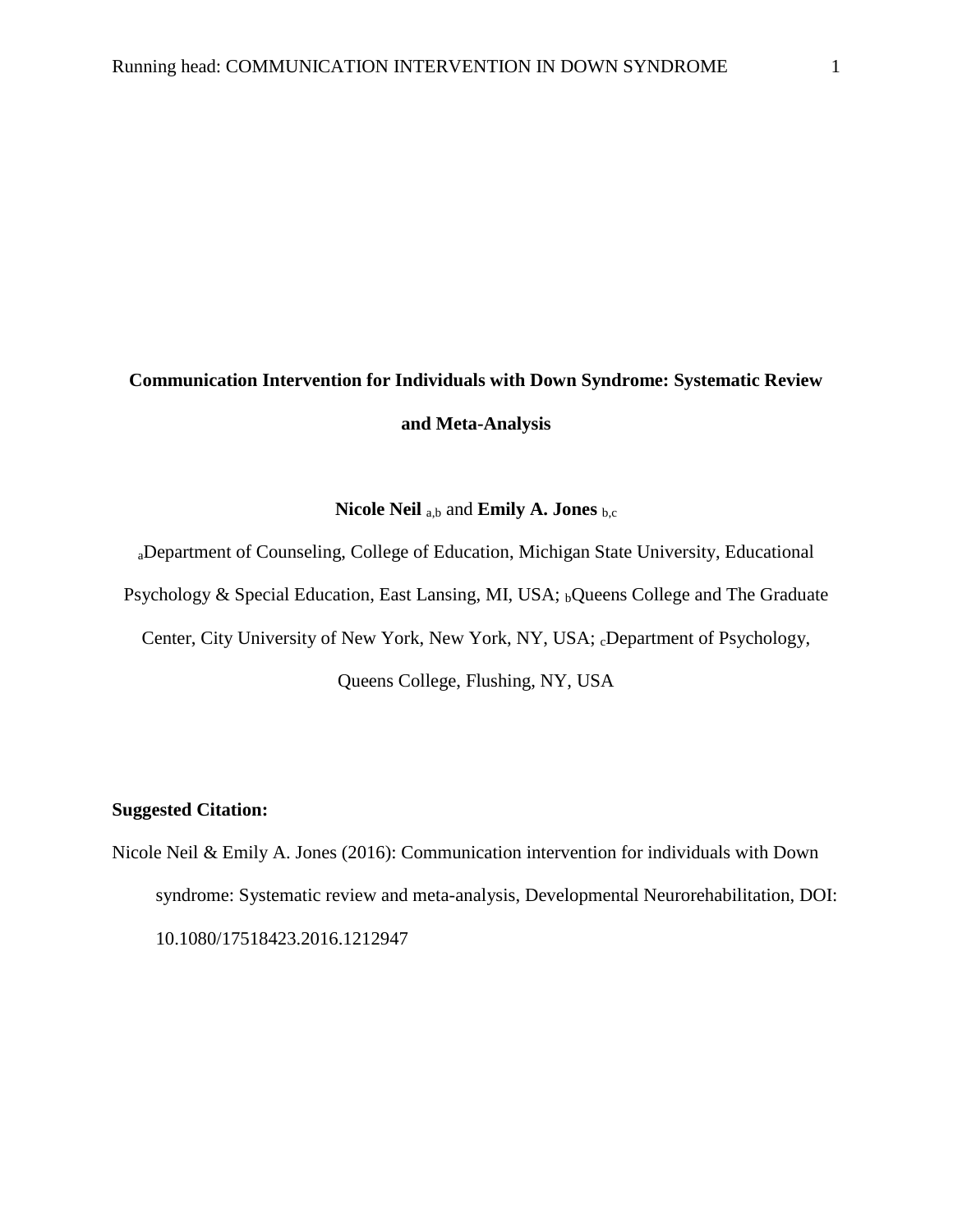#### Abstract

A systematic review was conducted to identify effective intervention strategies for communication in individuals with Down syndrome. We updated and extended previous reviews by examining: (1) participant characteristics; (2) study characteristics; (3) characteristics of effective interventions (e.g., strategies and intensity); (4) whether interventions are tailored to the Down syndrome behavior phenotype; and (5) the effectiveness (i.e., percentage non-overlapping data and Cohen's *d*) of interventions. Thirty-seven studies met inclusion criteria. The majority of studies used behaviour analytic strategies and produced moderate gains in communication targets. Few interventions were tailored to the needs of the Down syndrome behaviour phenotype. The results suggest that behaviour analytic strategies are a promising approach and future research should focus on replicating the effects of these interventions with greater methodological rigor.

Keywords: *Down syndrome, communication, language, meta-analysis, intervention, intensity*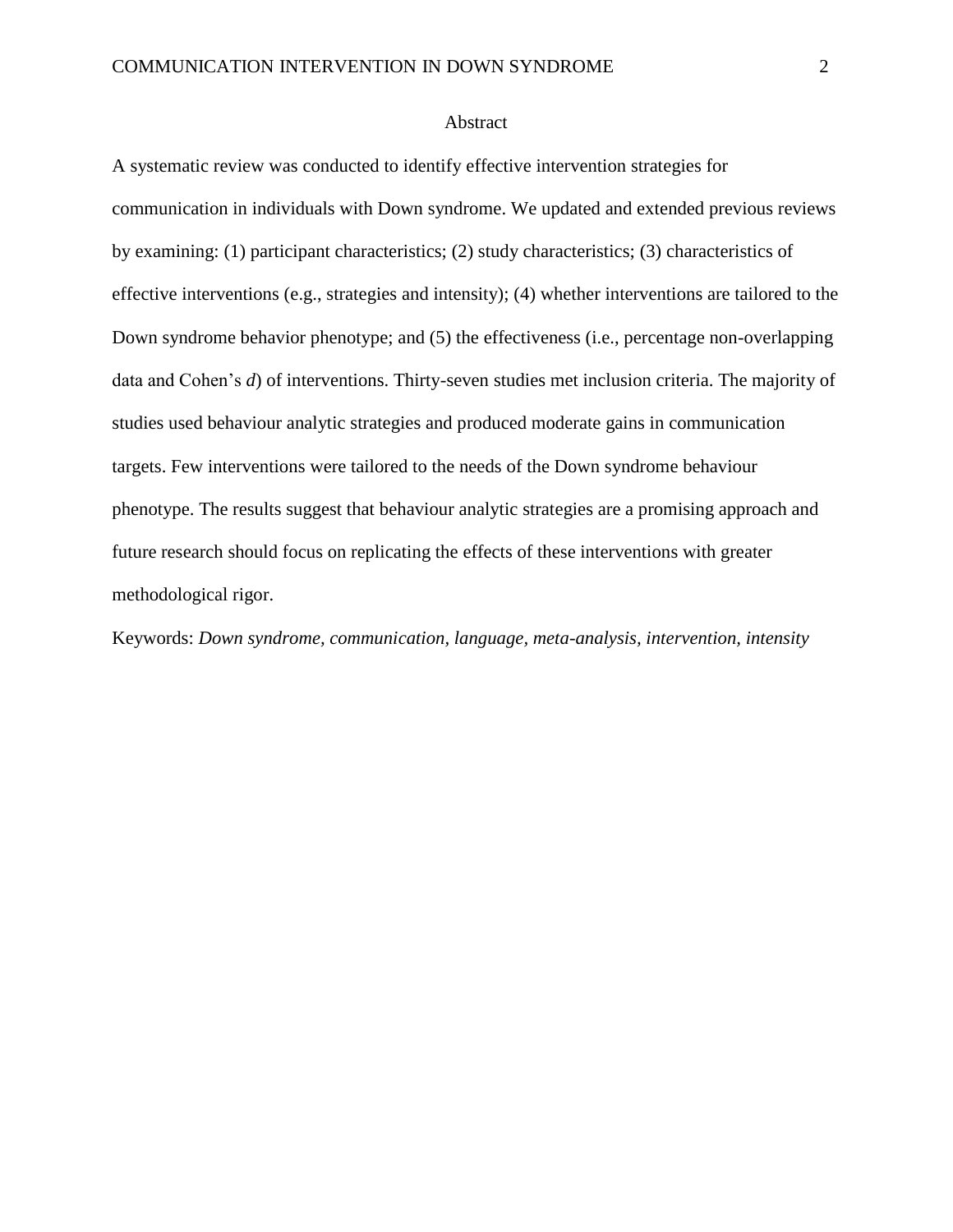### Communication Intervention for Individuals with Down Syndrome: A Systematic Review and

#### Meta-Analysis

Individuals with Down syndrome show an early developing pattern of strengths and weaknesses<sup>1</sup>, termed the Down syndrome behavioural phenotype, with delays and differences in speech and language development that include vocal imitation, requesting, first words, vocabulary growth, and mastery of grammar $^{2,3}$ . Communication impairments begin in infancy and continue into adulthood, impacting all aspects of life, including education, employment, family, and community. The extensive communication impairments mean individuals with Down syndrome may be unable to appropriately get their basic needs met, ask for help, or even engage in conversation with peers.

Given that language and communication is such a significant area of impairment there is clearly a need for intervention to address the range of communication difficulties. The examination and dissemination, however, of effective interventions for individuals with Down syndrome is limited. Over the last decade, researchers have continued to call for the development and examination of interventions to address the language and communication impairments in individuals with Down syndrome<sup>4,5</sup>.

Early reviews of interventions for individuals with Down syndrome suggest that early intervention programs resulted in little success or were inconclusive $6-8$  in improving communication for individuals with Down syndrome. Since then, The New York State Department of Health  $(NYSDOH)^9$  conducted a review to identify effective intervention strategies for individuals with Down syndrome. They examined intervention literature for individuals with Down syndrome including single-subject and group studies of interventions. Reviewers categorized interventions by strength of evidence. Interventions having two or more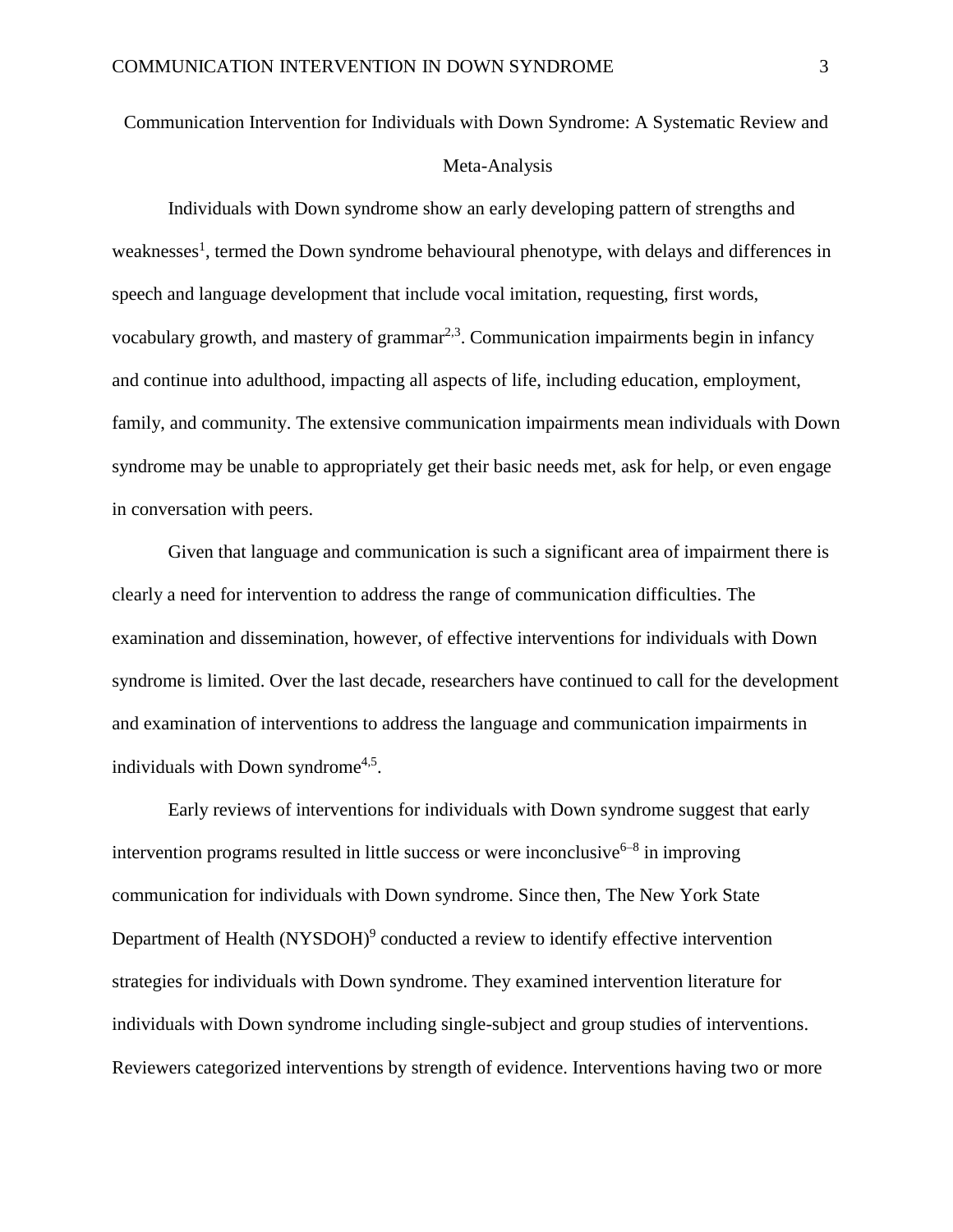high quality studies supporting their use were considered to have *strong evidence* and interventions with one moderate quality study supporting their use were considered to have *limited evidence*.

The New York State Department of Health Guidelines recommended that interventions for communication and language use the principles of applied behaviour analysis with intervention involving prompting and positive reinforcement, frequent and rapid delivery, with multiple opportunities to practice a skill. The recommendations for behaviour analytic interventions were, however, based on limited evidence largely from one or two moderate quality studies. From this review it was apparent behaviour analysis is a promising approach to addressing communication in individuals with Down syndrome, but that more research was needed. The recommended intensity of intervention (multiple and rapid opportunities) is also consistent with some of the early research on interventions for young children with Down syndrome<sup>10</sup> and supported by more recent work from Warren, Yoder and colleagues<sup>11–13</sup>.

The NYSDOH review and the reviews<sup> $6-8$ </sup> before it present several limitations. Reviewers only reported summary ratings for particular interventions strategies (*strong* to *limited evidence*), but did not report characteristics of individual studies. Detailed participant characteristics were not included, nor was detailed study information (e.g., design, interobserver agreement, and integrity). Further, even though there is a body of research that evaluates interventions for communication among individuals with Down syndrome, no reviews have applied meta-analytic techniques to summarize the existing research on the effectiveness of these interventions.

Since the NYSDOH review, there is also a growing body of literature describing patterns of development in individuals with Down syndrome. The unique profile of individuals with Down syndrome suggest that they may respond differently to intervention than differing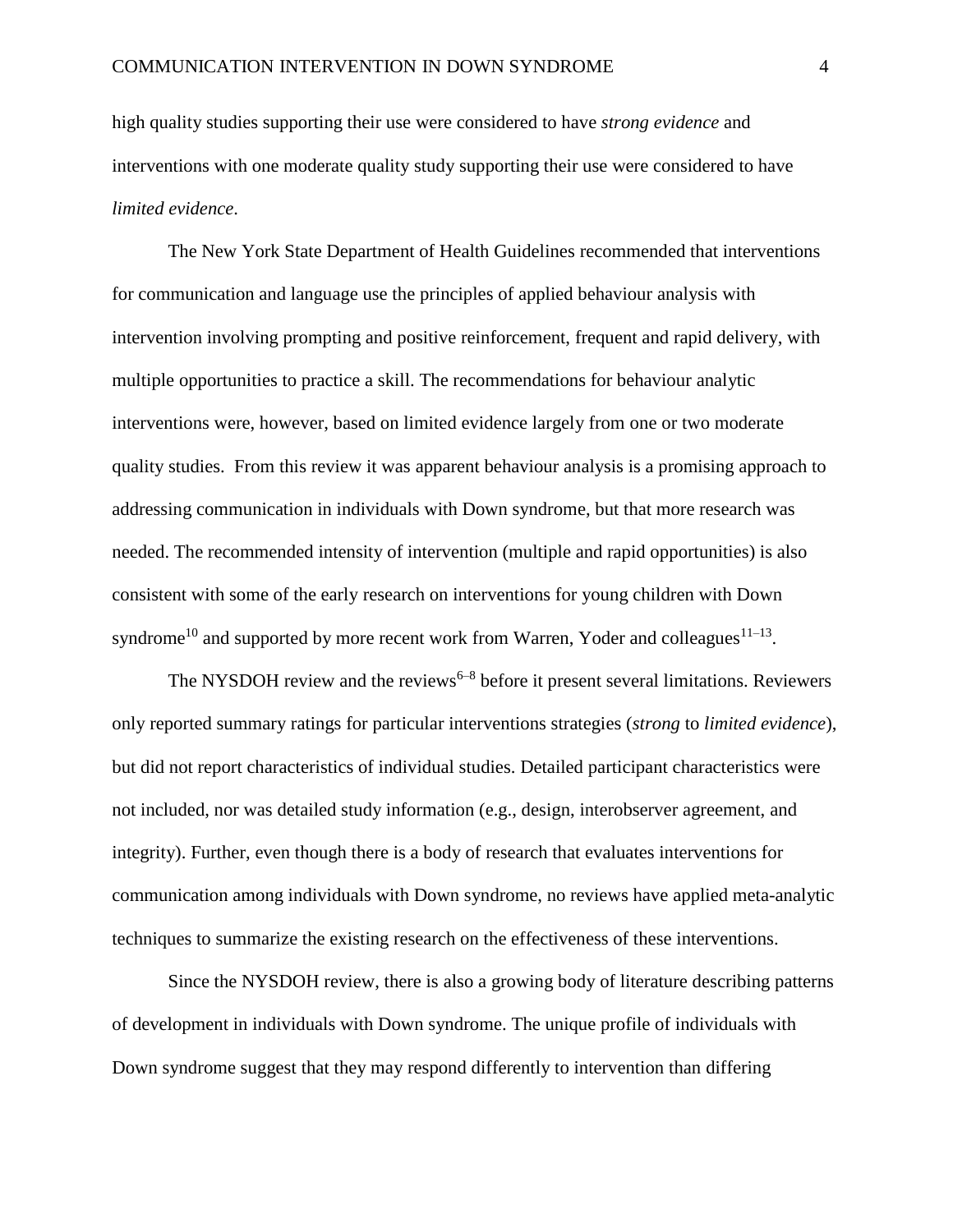etiologies of disability<sup>13</sup>. As a result researchers have begun to explore ways to tailor interventions to the Down syndrome behavioral phenotype<sup>13,14</sup>. Within this framework, interventions are designed to address the areas that are demonstrated weaknesses in individuals with Down syndrome while capitalizing on characteristic strengths. For example, an intervention for communication may capitalize on the relative visual processing strength by using visualvocal instruction to teach language. Delivered early, interventions targeting the phenotypic weaknesses in Down syndrome can minimize potential collateral effects. For example, interventions addressing early motivational issues in Down syndrome could lead to accessing a greater number of challenging skill building opportunities. Fidler  $(2005)^{1}$  suggests that outcomes for children with Down syndrome may be improved if interventions account for characteristics within the behavioral phenotype.

In light of this emerging literature on the Down syndrome behavioral phenotype, it is important to update the NYSDOH review to identify effective intervention strategies for communication in individuals with Down syndrome. The present review is a systematic analysis of communication intervention studies for individuals with Down syndrome. We aim to update and extend previous reviews by examining: (1) participant characteristics; (2) study characteristics; (3) characteristics of effective interventions (e.g., strategies and intensity); (4) whether interventions are tailored to the Down syndrome behavior phenotype; and (5) the effectiveness (i.e., percentage non-overlapping data and effect size) of interventions.

#### Methods

#### Study Identification and Selection

Selection of studies began with a search conducted on September 30, 2014 of the PsycInfo and ERIC databases for English-language studies published between 1967 and 2014 in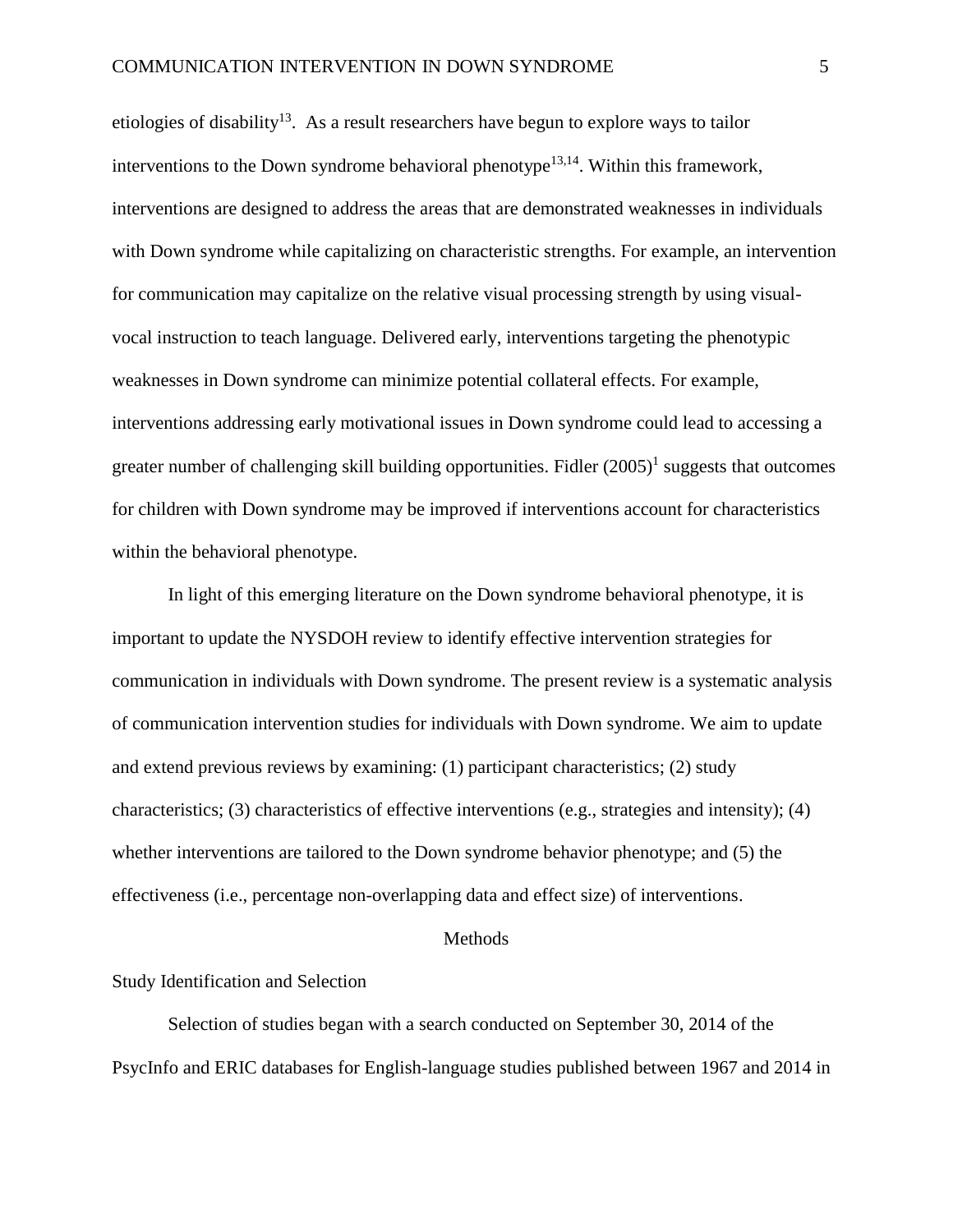order to capture psychological and educational interventions for communication in Down syndrome. Search criteria entered included three groups of keywords. The first group of keywords were synonymous with Down syndrome including: *Down\* syndrome*, and *trisomy 21*. The second group of keywords were terms used to describe language and communication and included: *communication*, *language*, and *speech*. The third group of key words were synonymous with intervention and included: *intervention, acquisition, treatment,* and *teaching*. The first author then used the conjunctions "OR" to combine keywords within a group and the conjunction "AND" to combine groups of keywords to search each possible combination of keywords. Based on the results of the search, articles were identified that met the inclusion criteria described next. Each identified article's reference section was then systematically analyzed for additional studies.

A study was included in the initial collection based on four criteria. First, at least one participant had a diagnosis of Down syndrome. If the article included multiple participants, only those individuals diagnosed with Down syndrome were included in the review. Second, only articles that reported the results of experimental designs (controlled trials, single-case designs) were selected; articles using non-experimental designs were excluded. Third, single-case studies were selected if baseline and treatment phases were present in the study and if repeated data points, not mean scores, were reported. Studies containing less than two baseline data points were excluded for data analysis purposes. Fourth, studies were included if treatment targeted outcomes related to speech, expressive phonology, syntax, or vocabulary. On the basis of title and abstract, the author retrieved 101 studies for detailed evaluation; an additional 24 articles were obtained from the review of reference lists. Potential studies were evaluated against the inclusion criteria, resulting in 37 studies that met inclusion criteria. The screening results from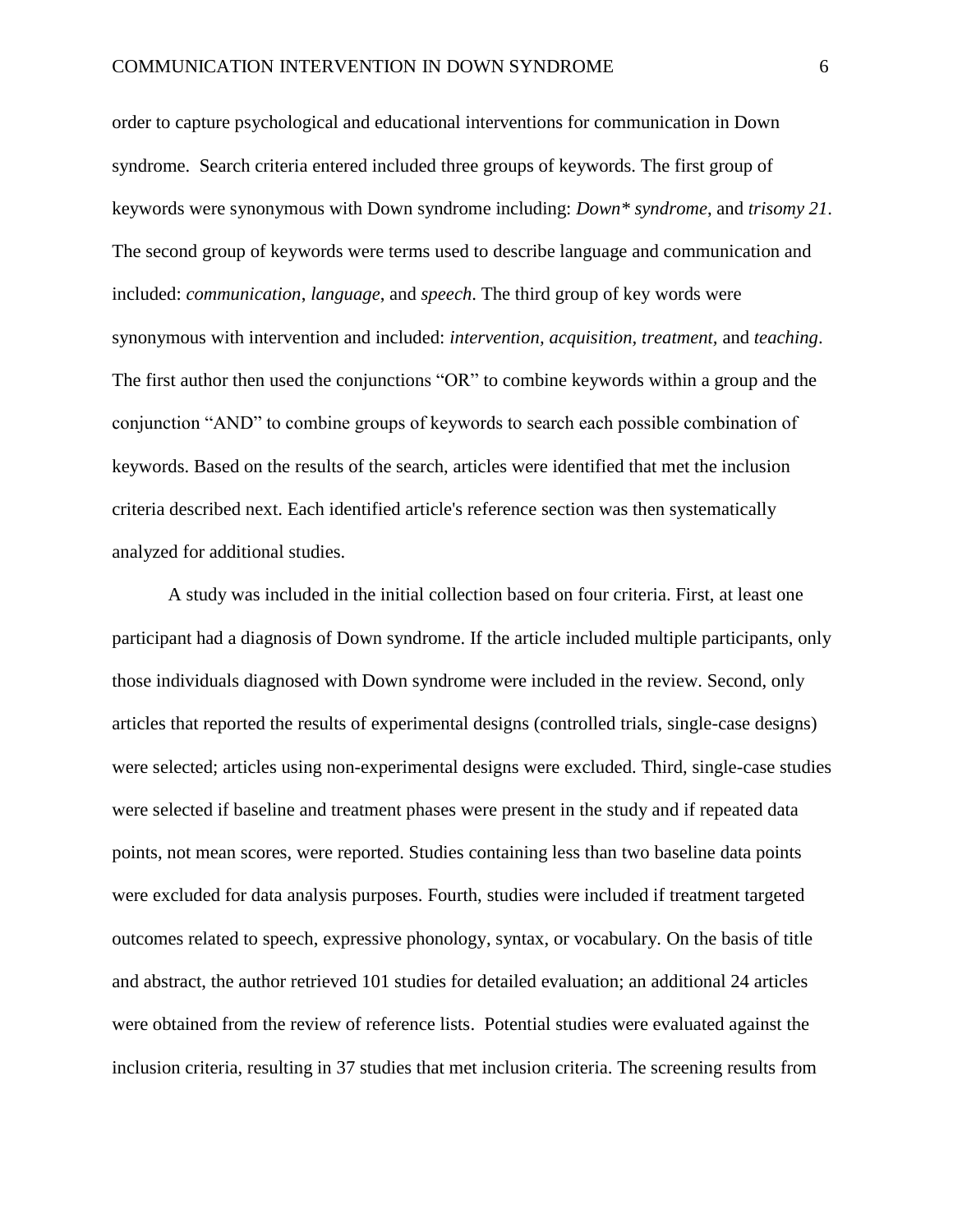the first author were compared to those of a second coder (a research assistant) using the same decision criteria. Agreement was strong at 90%.

Variables Coded and Reliability

Participant characteristics. The following participant information was coded: the number of participants with Down syndrome, age, gender, and level of intellectual functioning as reported in the study.

Study characteristics. The following study characteristics were coded: design, evaluation of treatment integrity data and examination of generalization and follow-up.

Intervention characteristics. The following intervention information was coded: opportunity type, intervention strategies, and intensity. Opportunity type was coded as either learner-directed, teacher-led, peer-led or a combination of two or more. Teacher-led interventions refer to those in which learning opportunities were structured, and an adult (interventionist, practitioner, or other individual) directed and initiated opportunities. Peer-led interventions were those in which learning opportunities were directed and initiated by an individual (with or without a disability) identified as a peer of the participant. Learner-directed interventions were those in which opportunities were initiated by the individual with Down syndrome.

Interventions strategies were recorded as indicated by the authors and included: Prompting, reinforcement, naturalistic language paradigm (NLP), milieu teaching, manualized reading and language intervention, and speech recasting.

The following intensity variables were coded: session duration, number of opportunities per session, sessions per week, and the total duration of intervention (in sessions)<sup>15</sup>. If intensity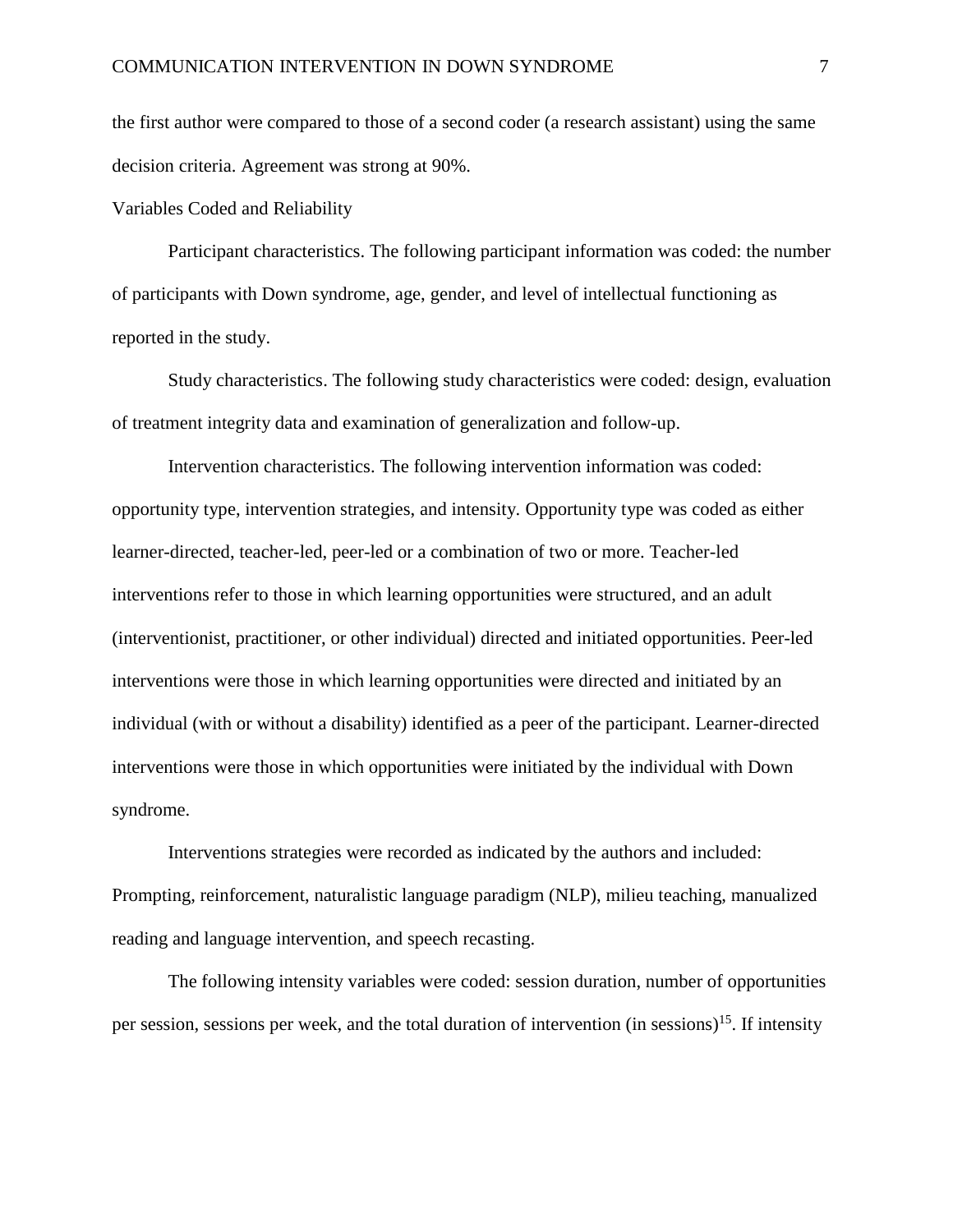variables differed for individual participants, intensity variables were averaged across all participants with Down syndrome to yield a single value per article.

Tailoring to the Down syndrome behavior phenotype. We determined whether interventions and target behaviours were tailored to the needs of individuals with Down syndrome if the interventions had three characteristics: (1) authors identified the needs of Down syndrome in their rationale, by using the words Down syndrome in the introduction, (2) participants all had a diagnosis of Down syndrome, and (3) the target of intervention was a need identified in the Down syndrome behaviour phenotype as described by Chapman and Hesketh<sup>3</sup>.

In describing the outcome variables we determined the modality (sign language, AAC devices, or vocalizations), the domain (receptive, receptive/expressive), and the verbal operant (undefined, combination of two or more, echoic, mand, tact, or intraverbal). We coded modality or form of communication as vocalization, sign language, AAC (not including signs), or combinations of two or more modalities. Target behaviours were coded as either a combination of receptive and expressive or expressive only. Expressive target behaviours were spoken responses (or adapted for use with alternative communication systems) by the participant. Receptive target behaviours were nonvocal responses to a teacher's spoken instructions. We also coded the function of the communicative behavior. One way of categorizing the function of communication is Skinner's (1957) verbal behavior model. Instructional targets are described as echoics, mands, tacts, or intraverbals. An *echoic*<sup>16</sup> occurs in response to other verbal behavior, but the resulting verbal behavior matches the form of the verbal stimulus; this is often referred to as verbal imitation. For example, imitation of sounds, words, or entire phrases would be considered echoics. A *mand*<sup>16</sup> is occurs when the response is under the functional control of deprivation or aversive stimulation and reinforced by a characteristic consequence. This is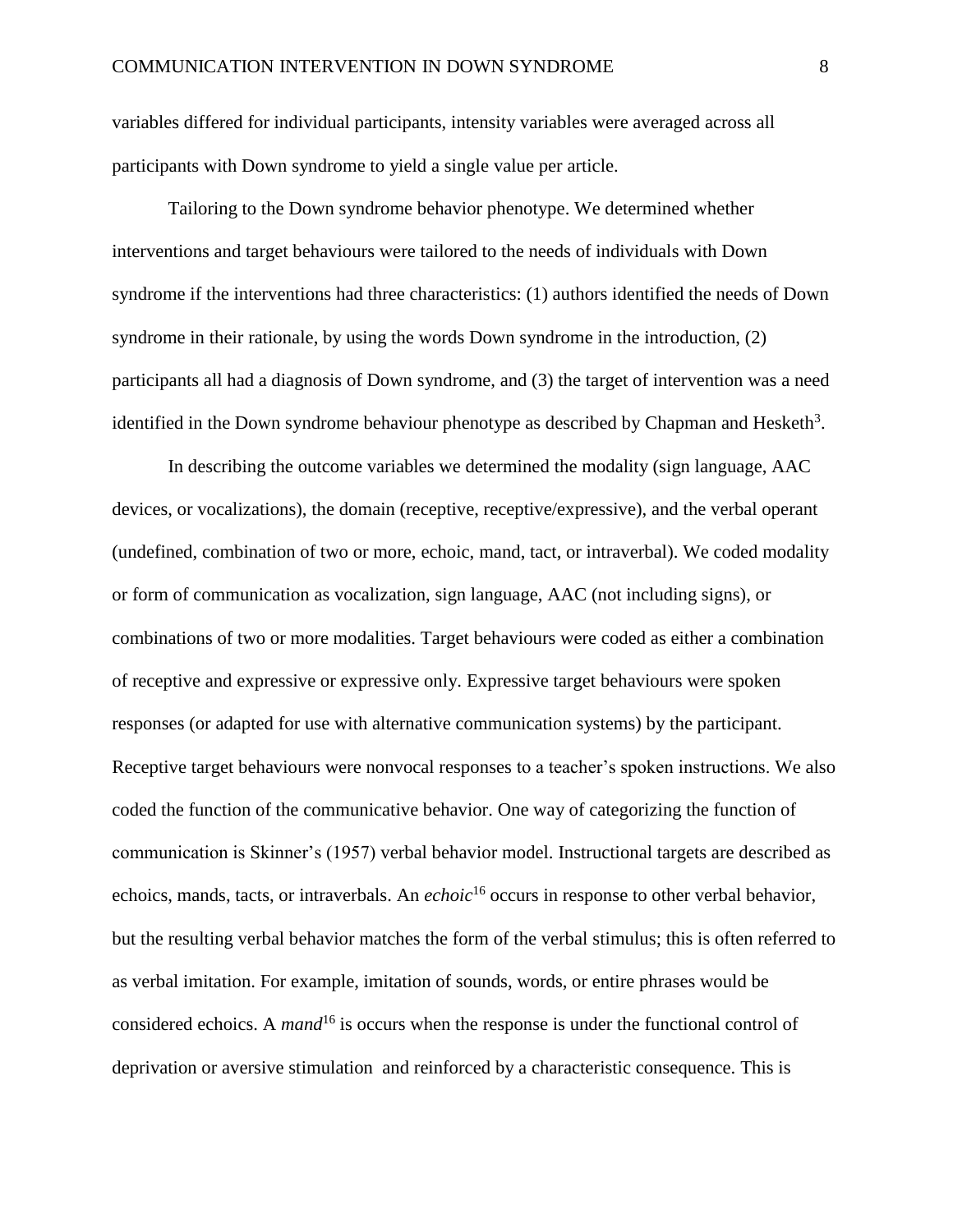commonly referred to as a request. Examples of mands include requesting food and toys or asking for a break. A *tact*<sup>16</sup> is evoked by "a particular object or event or property of an object or event" (p. 82). This operant is commonly referred to as a label. *Intraverbal* refers to verbal behavior that is produced in response to other verbal behavior but is not similar in form to the preceding vocalization. A common example of an intraverbal would be answering a question such as "Where do you live?" Verbal operants could also be coded as a combination of two or more, echoic, mand, tact, or intraverbal as indicated by the authors of the study. If the authors did not indicate the verbal operant, reviewers used the descriptions of the target responses to determine the verbal operant. In some cases, not enough information about the target responses was provided to determine the verbal operant resulting in a code of undefined.

Effectiveness of interventions. Percentage of nonoverlapping data (PND)<sup>17</sup> summarizes single-subject treatment efficacy by calculating the percentage of treatment data points that do not overlap with highest or lowest baseline data point. When more than one behaviour was targeted for a participant, the average effect size was calculated by weighting each behaviour according to the number of data points reporting on the behaviour. Within each article effect sizes were weighted according to the number of data points per participant with Down syndrome, then averaged for all participants with Down syndrome to yield a single effect size per article. All effect sizes were calculated by comparing the first baseline phase to the final treatment phase as this method accounts for the potential for researchers to withdraw their first treatment phase prior to achieving maximum effects and issues in return to baseline in reversal designs<sup>18</sup>. For alternating treatment designs, the research question for this review concerned the effect of treatment compared to baseline conditions, therefore PND was computed by comparing data in the baseline phase to data under treatment conditions during the alternating treatments phase  $18$ .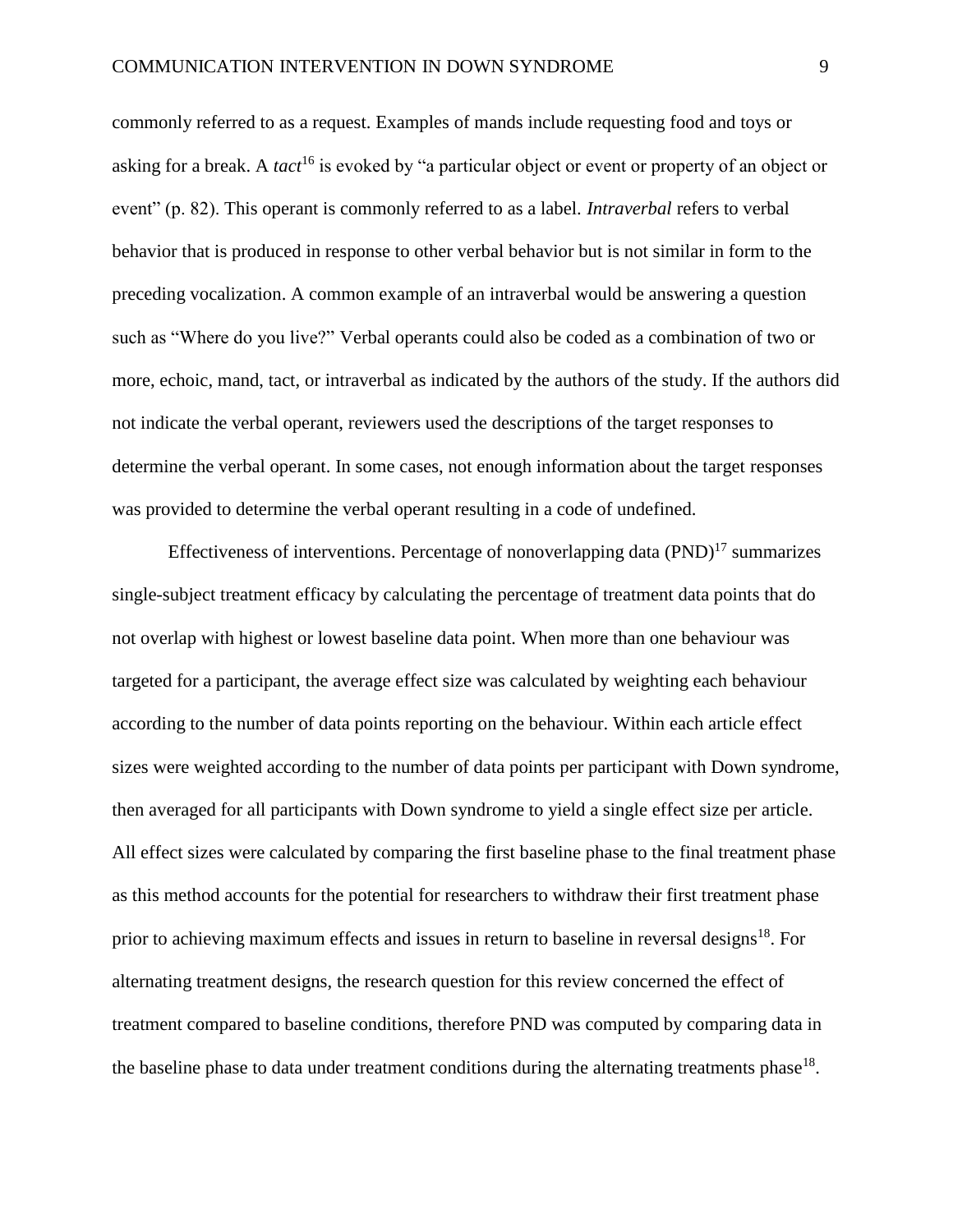PNDs greater than 70% were considered effective interventions, between 50% and 70%, questionable, and less than  $50\%$ , not effective $17,19$ .

For group designs, reported Cohen's *d* effect sizes were used, or effect sizes were calculated for posttest group differences from published data. Only data where the results for individuals were reported separately were included. When a study had more than one outcome variable the average of all outcome measures was calculated. Standard interpretation of Cohen's  $d^{20}$  was used to consider the strength of evidence for group design studies (i.e.,  $< 0.2$  = trivial;  $0.2 - 0.5 = \text{small}$ ;  $0.5 - 0.8 = \text{moderate}$ ;  $> 0.8 = \text{strong}$ ).

Interobserver Agreement. A subset of studies (32.4%) was coded by two raters to permit the calculation of reliability estimates of variables listed in Tables 1 and 2. The second rater held an undergraduate degree in Psychology. Interrater reliability was calculated via point-to-point agreement and was 92.9% (range 81.8% to 100%).

Two raters also calculated PNDs for the same 32.4% of studies. For PNDs, interrater agreement was calculated using the following formula for each study: lowest PND divided by highest PND and multiplied by 100. Interrater agreement for PNDs was 100%.

#### Results

Thirty-seven articles representing 225 participants with Down syndrome met selection criteria and were included in the analyses (Table 1). Detailed information about the articles is presented in Tables 2 and 3.

Participant Characteristics

Participant characteristics for each study are presented in Table 2. Of the 225 participants, 94 (41.8 %) were male, 69 (30.7 %) were female; gender was not reported for 62 (27.6 %). Individuals ranged in age from 0.8 to 54 years, with a mean of 10.33 years ( $SD =$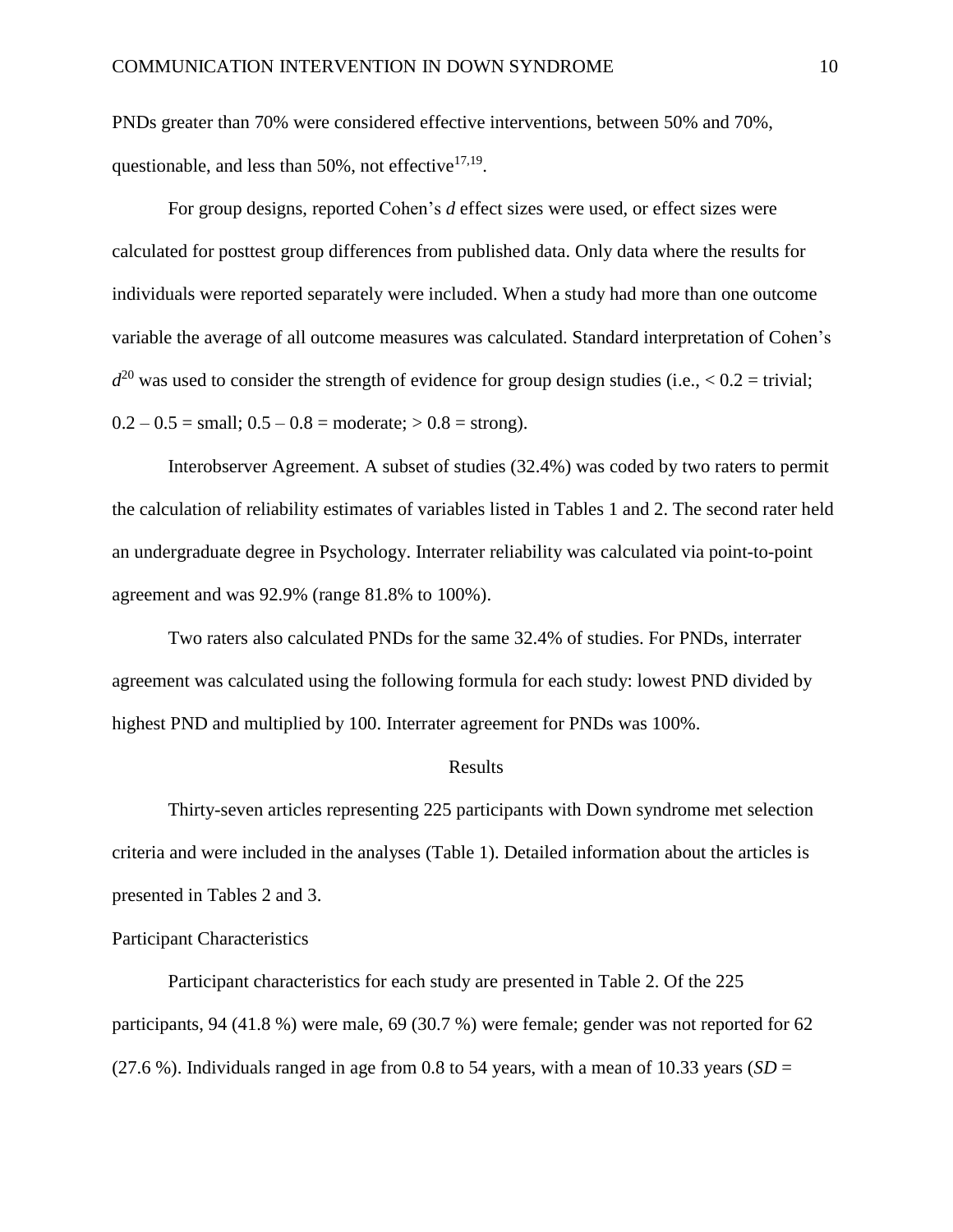12.07). IQ was reported for 119 participants, and the average IQ of participants was 50.84 (*SD =*  19.74, *range* = 18 to 87.3). Of those whose IQ was reported, the majority of participants were functioning in the mild range of intellectual disability (67.2 %), followed by moderate (21.8 %), severe (5.9 %), and no intellectual disability (4.2 %).

#### Study Characteristics

Methodological components of studies are presented in Table 2. Studies were primarily single subject designs: 22 (59.4 %) multiple baseline, four (10.8 %) alternating treatment, four (10.8 %) reversal, and one (2.7 %) multiple baseline and alternating treatment design. Six studies were randomized-controlled trials (16.2 %). While multiple baseline designs are experimental, 5 studies used a multiple baselines across participants design including only 1 participant with Down syndrome and, thus, lacked experimental control for the population of interest.

Generalization data were present in 17 (45.9 %) of the studies. Follow up data were collected in 15 (40.5 %) of studies with a mean follow-up interval of 70.68 days (*SD =* 81.58). Thirty-four studies (91.8 %) collected interobserver agreement, but only 13 (35.18 %) studies collected a measure of intervention integrity.

#### Intervention Characteristics

Opportunities were teacher-led in 22 (59.4 %) studies, learner-directed in 12 (32.4 %) studies, and peer-led in 2 studies (5.4 %). One study used a combination of learner- and teacherled opportunities (2.7 %). Twenty-seven (72.9 %) studies used behaviour analytic interventions (prompting or reinforcement) and seven studies (18.9 %) used more naturalistic intervention strategies which included behaviour analytic strategies (five studies [13.5 %] used Milieu teaching, one study used mirroring and responding [2.7 %] and one [2.7 %] study used NLP).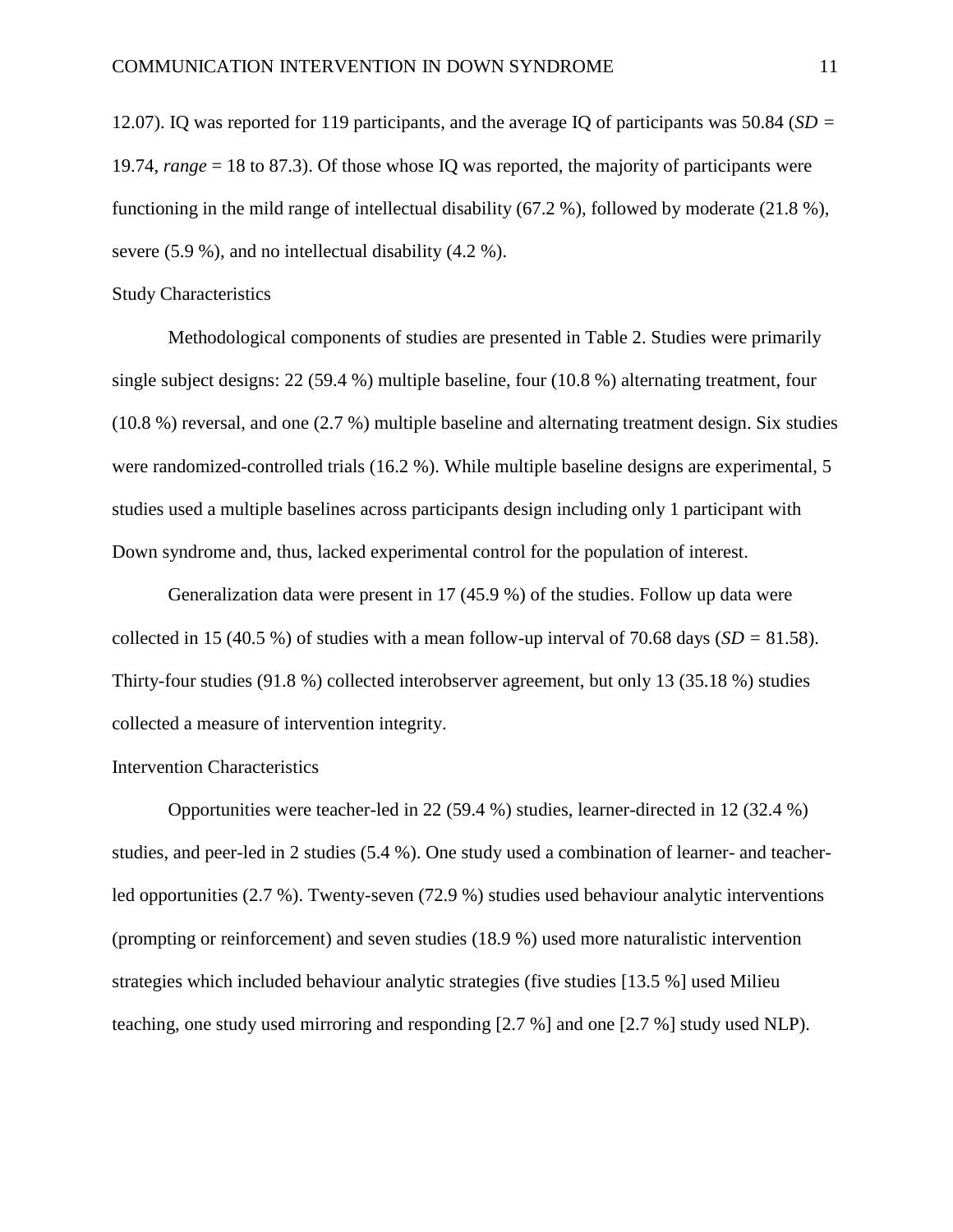Only two (5.4 %) studies used other interventions which included a manualized reading and language intervention and a morphosyntactic grammar intervention.

Table 4 presents the percentage of studies reporting intensity variables by intervention strategy and Table 5 presents a summary of the intensity characteristics of the interventions. A greater percentage of studies with teacher-led opportunities reported opportunities per session (50 %), sessions per week (86 %) and total intervention duration (91 %), than studies with childdirected opportunities (17 %, 67 % and 83 %, respectively). A greater percentage of studies with child-directed opportunities reported session duration (100 %) than teacher-led intervention studies (68 %). On average, intervention was intense, with sessions occurring daily, lasting for 23.3 minutes, and consisting of just under 20 opportunities.

#### Tailoring to Down Syndrome Behaviour Phenotype

Table 3 shows the target behaviours and modality for each study. Thirty-six studies targeted expressive behaviour and one study targeted receptive behaviour in addition to expressive behaviour. Twenty-three (62.1 %) studies targeted vocalizations, four studies (10.8 %) targeted sign language, six studies (16.2 %) targeted use of an AAC device, and five studies (13.5 %) targeted a combination of two or more modalities. Verbal operant information was available for 32 studies, with nine (24.3 %) targeting mands, seven (18.9 %) targeting tacts, four (10.8 %) targeting intraverbals, one (2.7 %) targeting echoic, and 11 (29.7 %) targeting two or more verbal operants.

Only 12 of the 37 studies (32.5 %) met all three criteria for tailoring intervention and targets to the Down syndrome behaviour phenotype (Table 3). The majority of studies (78.3%) targeted behaviours identified as areas of critical weakness according to the Down syndrome behaviour phenotype. Fewer studies identified Down syndrome in their rationale (17 studies,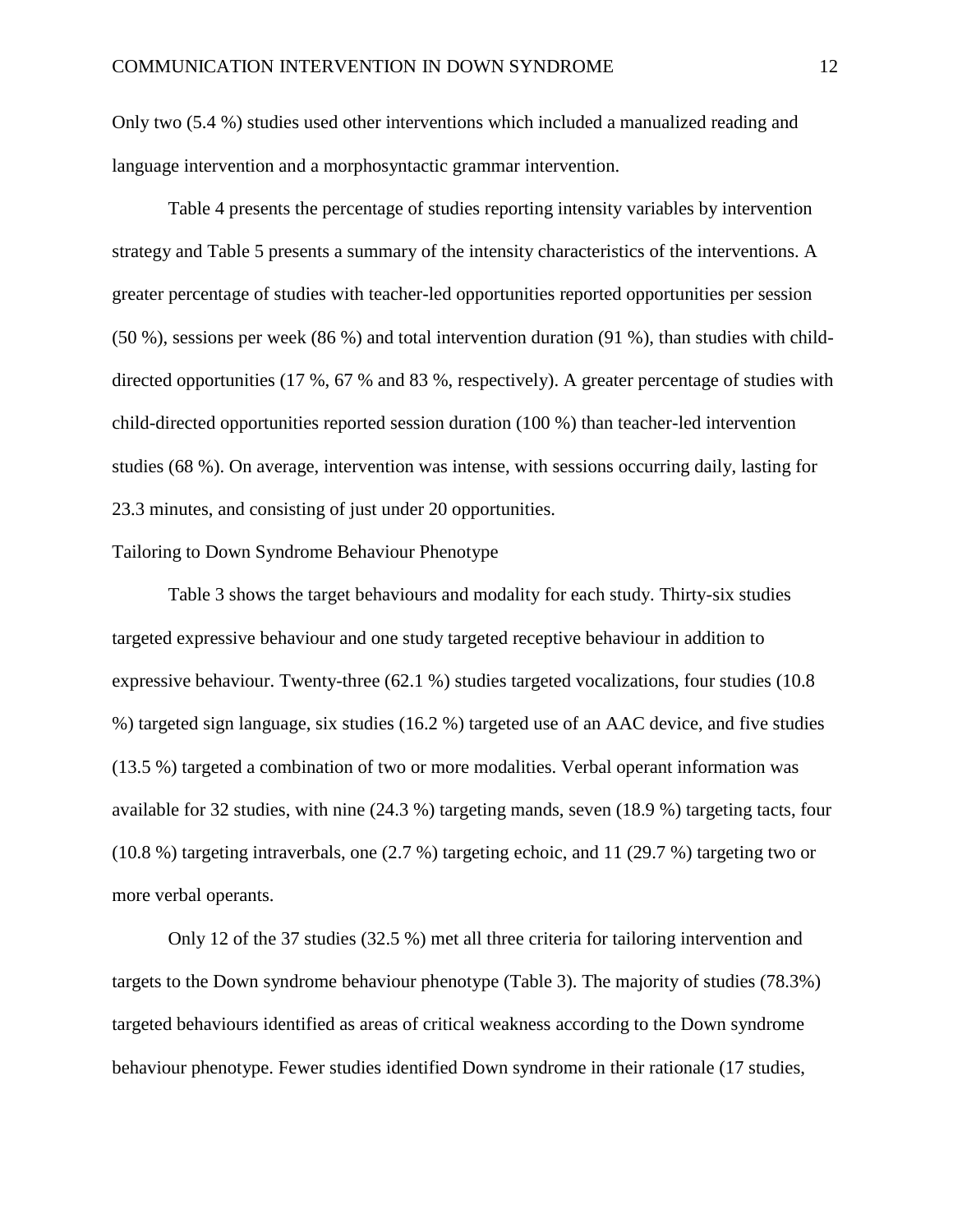45.9 %) or involved a homogenous population of individuals with Down syndrome (16 studies, 43.2 %).

Effectiveness of Interventions

Means and standard deviations for each effect size grouped according to intervention strategy are shown in Table 4. On average, intervention increased communication targets by 76 %, and, in 13 (35.1 %) of the studies, PND was at least 90 %. This level of PND suggests that intervention for expressive communication for individuals with Down syndrome is effective. Three group studies provided enough information for the calculation of effect size (Cohen's *d)*: Burgoyne et al.<sup>21</sup>, Fey et al.<sup>11</sup> and Sepúlveda, López-Villaseñor, and Garayzábal Heinze<sup>22</sup>. Effect sizes were 0.05 (95% CI = [-0.49, 0.58]), 0.3 (95% CI = [-0.48, 1.07]) and 0.75 (95% CI = [-0.19, 1.63]), respectively. Yoder et al.  $^{23}$  did not report information that permitted calculation of Cohen's *d,* but reported a moderate effect size (*g =* .55) for post-group differences in the number of words spoken after 9 months of milieu communication training. Thus, effect sizes for group studies ranged from trivial to moderate.

#### Discussion

The overall appreciation of empirically supported interventions among individuals with Down syndrome has been limited by the lack of a synthesis of the available evidence. In order to address this knowledge gap, we conducted a systematic review to examine: (1) participant characteristics; (2) study characteristics; (3) characteristics of effective interventions (e.g., strategies and intensity); (4) whether interventions are tailored to the Down syndrome behavior phenotype; and (5) the effectiveness (i.e., percentage non-overlapping data and effect size) of interventions. A systematic search identified 37 studies. The results of the studies in this review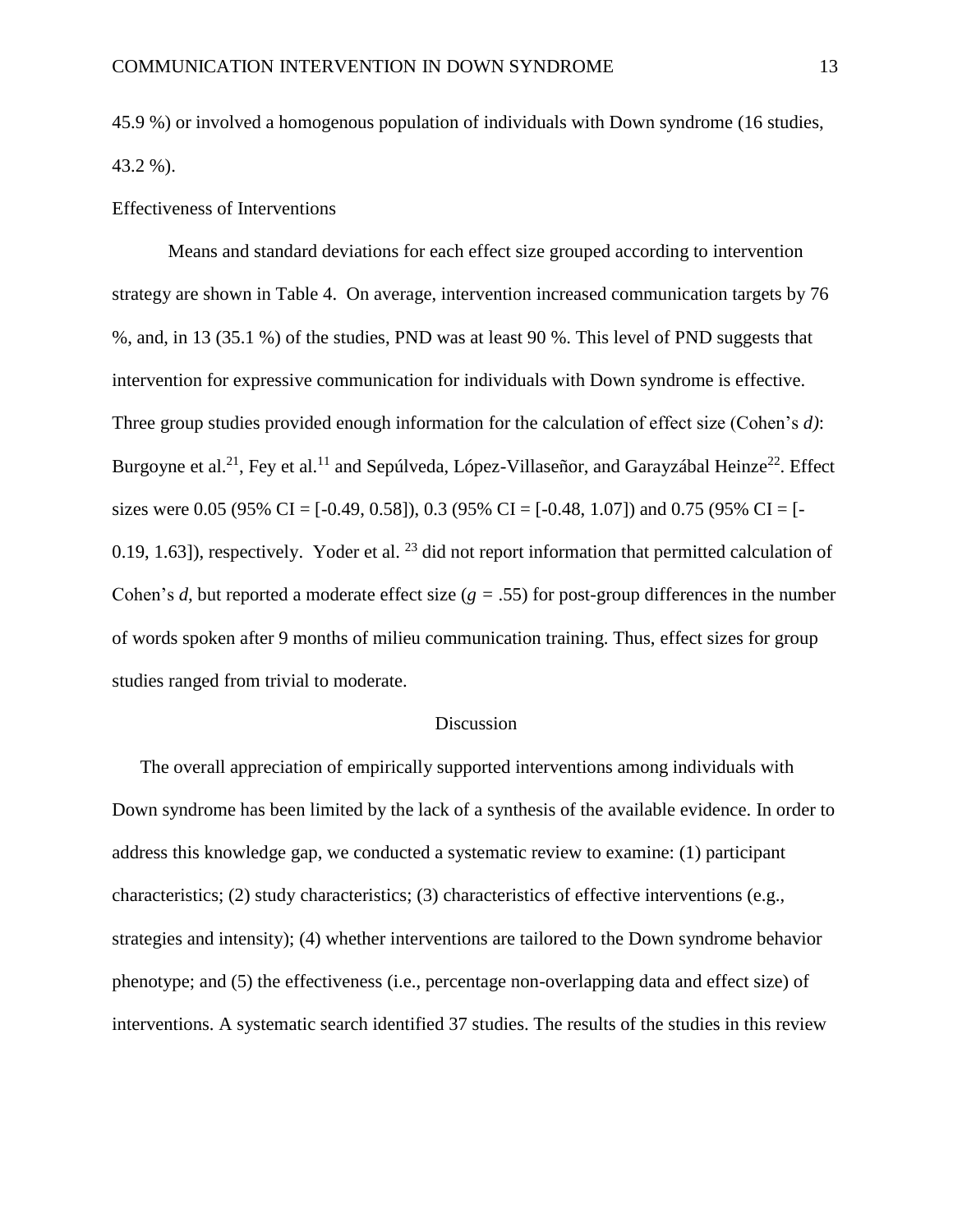were largely positive, and included behavior analytic strategies (prompting and reinforcement) for increasing communication, supporting the recommendations of the NYSDOH guidelines. Participant Characteristics

While the results of this review suggest the potential value of behavior-analytic strategies in increasing communication for individuals with Down syndrome, this conclusion should be considered in light of several aspects of the literature base. Published literature includes a broad age range (0.8 to 54 years), but for the most part, studies are targeting communication in children and youth with Down syndrome. While targeting communication early in life has the potential to minimize later deficits, there would seem to be value in evaluating whether older individuals could be taught additional communication skills to support activities of daily life. For example, as individuals with Down syndrome age, they continue to experience deficits in intelligibility<sup>3</sup>.

Many studies also included a heterogeneous group of participants, typically a small number of individuals with Down syndrome among a larger group of individuals with intellectual disability. The research in these studies, therefore, did not focus on Down syndrome, rather on the effects of a particular intervention on a particular behaviour. The result of research involving a heterogeneous group of participants is that there is no opportunity to examine intervention developed specifically for individuals with Down syndrome. Given the potential for moderating effects of etiology on intervention outcome<sup>13</sup>, there is a need to investigate interventions designed to specifically address the areas outlined in the Down syndrome behaviour phenotype<sup>1</sup>. The only way that these approaches can be validated is by designing studies that focus specifically on individuals with Down syndrome and address targets identified by the Down syndrome behaviour phenotype.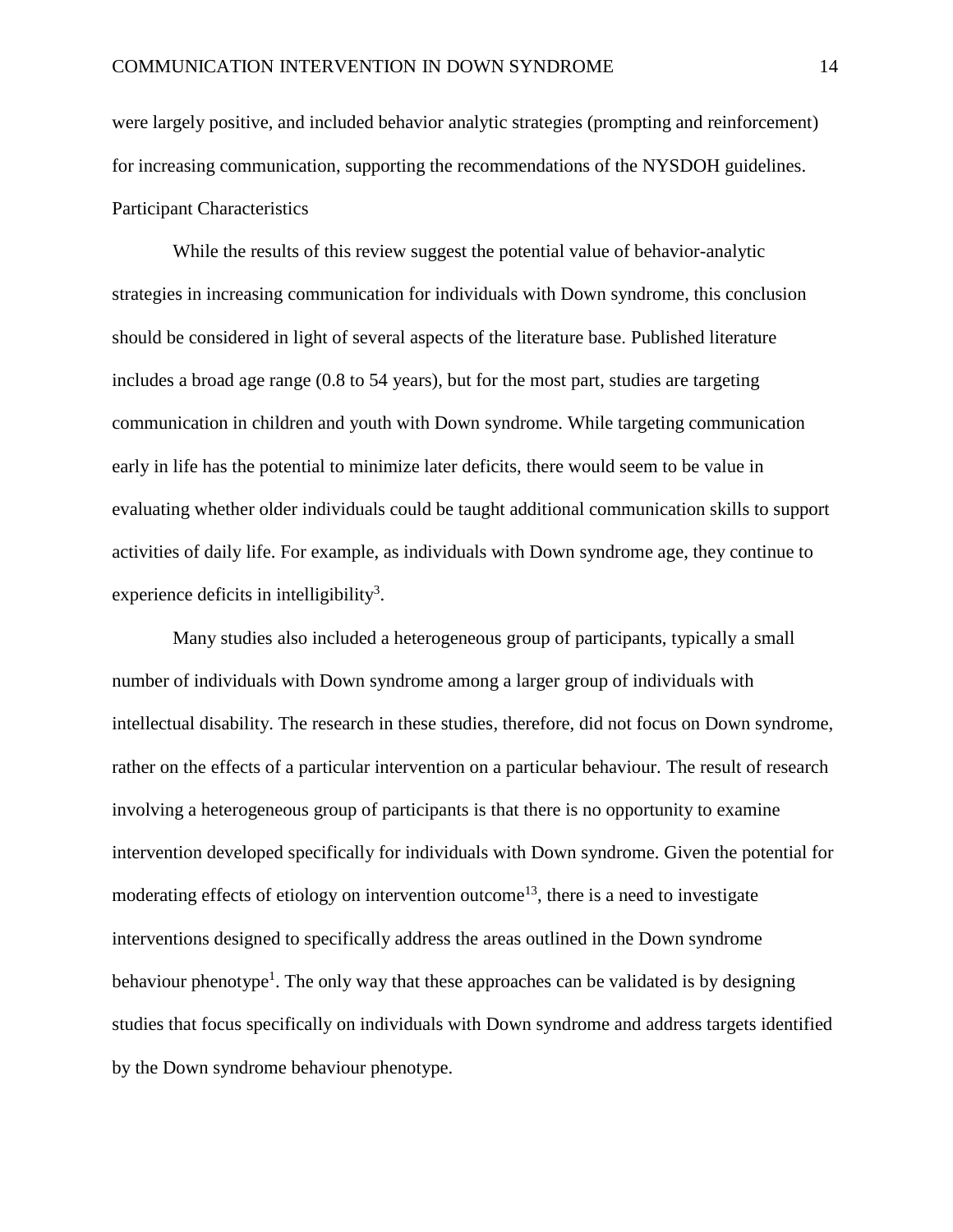Study Characteristics

Our inclusion criteria yielded a description of the state of the research as it currently exists, allowing commentary on weaknesses in research on interventions for communication for individuals with Down syndrome. Six studies $^{26-30}$  included all four quality indicators (maintenance, generalization, integrity, and reliability) and all had high PND values (ranging from 76% to 100%). Other studies contained an array of methodological inadequacies. General quality standards<sup>25</sup> of intervention studies, including maintenance, generalization, and intervention integrity were inconsistently observed. Several investigations also used multiple baseline designs across participants, but only included one participant with Down syndrome. For these studies, experimental control was not demonstrated within the population included in this review, and the results of these designs are subject to the same threats to internal validity as AB designs. As additional quality research studies are conducted, an alternative approach to review could be to conduct a best evidence synthesis $^{31}$ , which would have retained only highly rigorous studies.

#### Intervention Characteristics

With the exception of two studies that were not behaviour analytic and several studies that used more naturalistic interventions with behaviour analytic strategies, studies in this review used behaviour analytic approaches (e.g., prompting and reinforcement). Favorable effects were seen across all behaviour analytic approaches, supporting the recommendations that behaviour analytic approaches are considered best practice in increasing communication in children with Down syndrome<sup>9</sup>.

Despite findings of this and previous reviews, a behavioural approach to intervention has not been widely promoted for individuals with Down syndrome. Recent reviews of speech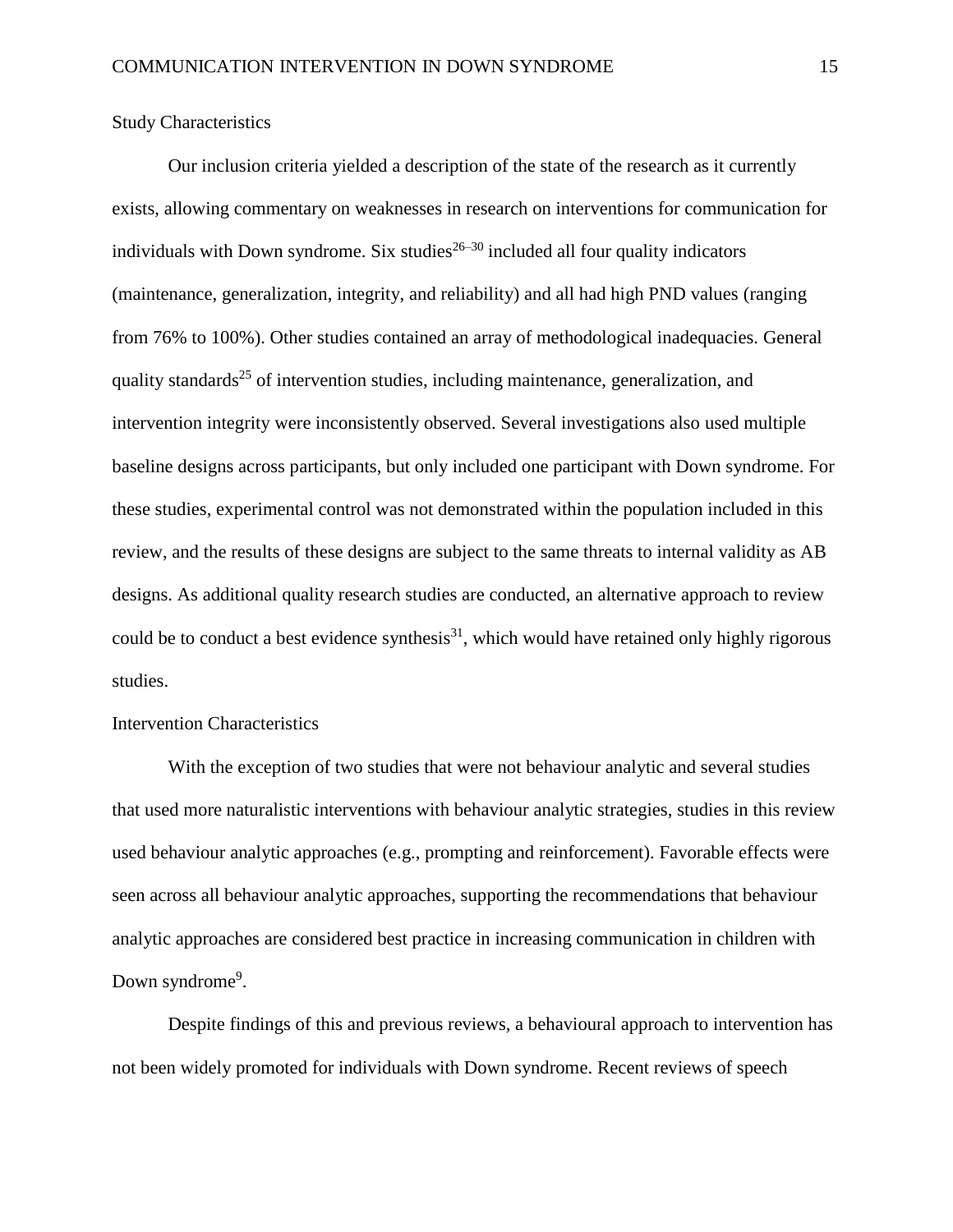impairments in individuals with Down syndrome suggest the need for interventions which target communication, but do not acknowledge the existence of behaviour-analytic interventions<sup>5,32,33</sup>. The neglect of this approach is so far-reaching in both research and practice that Buckley<sup>34</sup> even calls for a "revival" of intensive, behavioural approaches, specifically for individuals with Down syndrome.

The New York State Department of Health Guidelines not only suggest a behaviour analytic approach to intervention but characterized the interventions as relatively intense –a large number of opportunities presented rapidly during frequent session. Overall, interventions appear to be delivered at this sort of high intensity. Interventions in this review were delivered daily, with opportunities provided once every minute, on average. Given that the majority of interventions included within this review are behaviour analytic, this is unsurprising. These interventions tend to involve multiple, teacher-led opportunities presented in close proximity with specific prompting procedures, high rates of reinforcement, and error correction procedures.

In order to account for how variations in intervention intensity impact outcomes, future studies need to report intensity characteristics in greater detail. Many studies report the total number sessions (total intervention duration) delivered to participants and the duration of those sessions, but fewer report how frequently sessions occur or the number of opportunities provided to participants within sessions. Less than a third of the studies report all of these characteristics. It is necessary for researchers to report multiple aspects of intensity so that future analyses can begin to consider dose-response relationships in communication intervention.

Some differences in reporting intensity characteristics may be a function of the different intervention strategies. Different approaches to treatment emphasize intensity differently. For example, interventions with child-directed opportunities may not report, or even have knowledge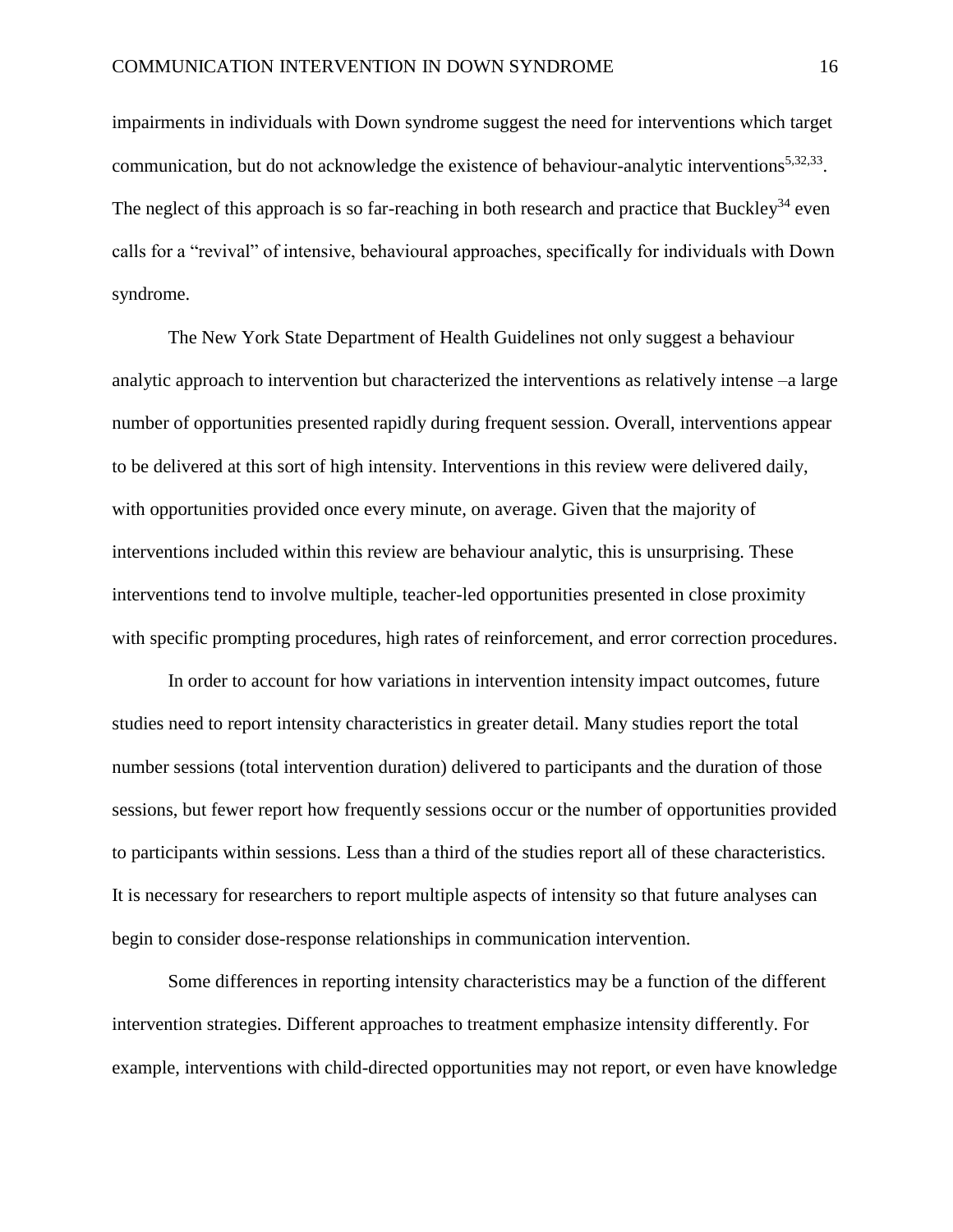of the number of opportunities being presented. Thus, what exactly constitutes a *dose* for these interventions is unclear. Researchers need to consider how interventions in their field could be examined to permit identification of the active ingredients in order to recommend an optimal dose of those interventions. Researchers and clinicians require this information to deliver the active ingredients in the best possible form.

#### Tailoring to Down Syndrome Behaviour Phenotype

In this review, the studies targeted areas of critical weaknesses, but did not consider the unique contributions of Down syndrome in their rationale or examine the effects of intervention specifically for a population of individuals with Down syndrome. Although many studies targeted areas of critical weakness in young children, this does not indicate that researchers considered the unique needs of individuals with Down syndrome given the criteria used for categorizing areas for young children was quite broad. Interventions were considered to target an area of critical weakness if they targeted expressive vocabulary development in individuals younger than 12. Given that the focus of this review was on studies of expressive communication, any interventions delivered to young children met this criteria. Few studies focused on the more idiosyncratic needs of individuals with Down syndrome, such as grammar development in older childhood and nonverbal requesting in infancy.

Although twelve studies met criteria for tailoring to the Down syndrome behavioral phenotype, they did not show effect sizes larger than interventions which did not. Much of the descriptive literature on Down syndrome suggests that individuals with Down syndrome would benefit from interventions that are tailored to their critical areas of strengths and weaknesses<sup>1,24</sup> and these ideas need empirical support. For example, Bauer and Jones (2014) created an intervention to teach early requesting skills using the behavioral phenotype to inform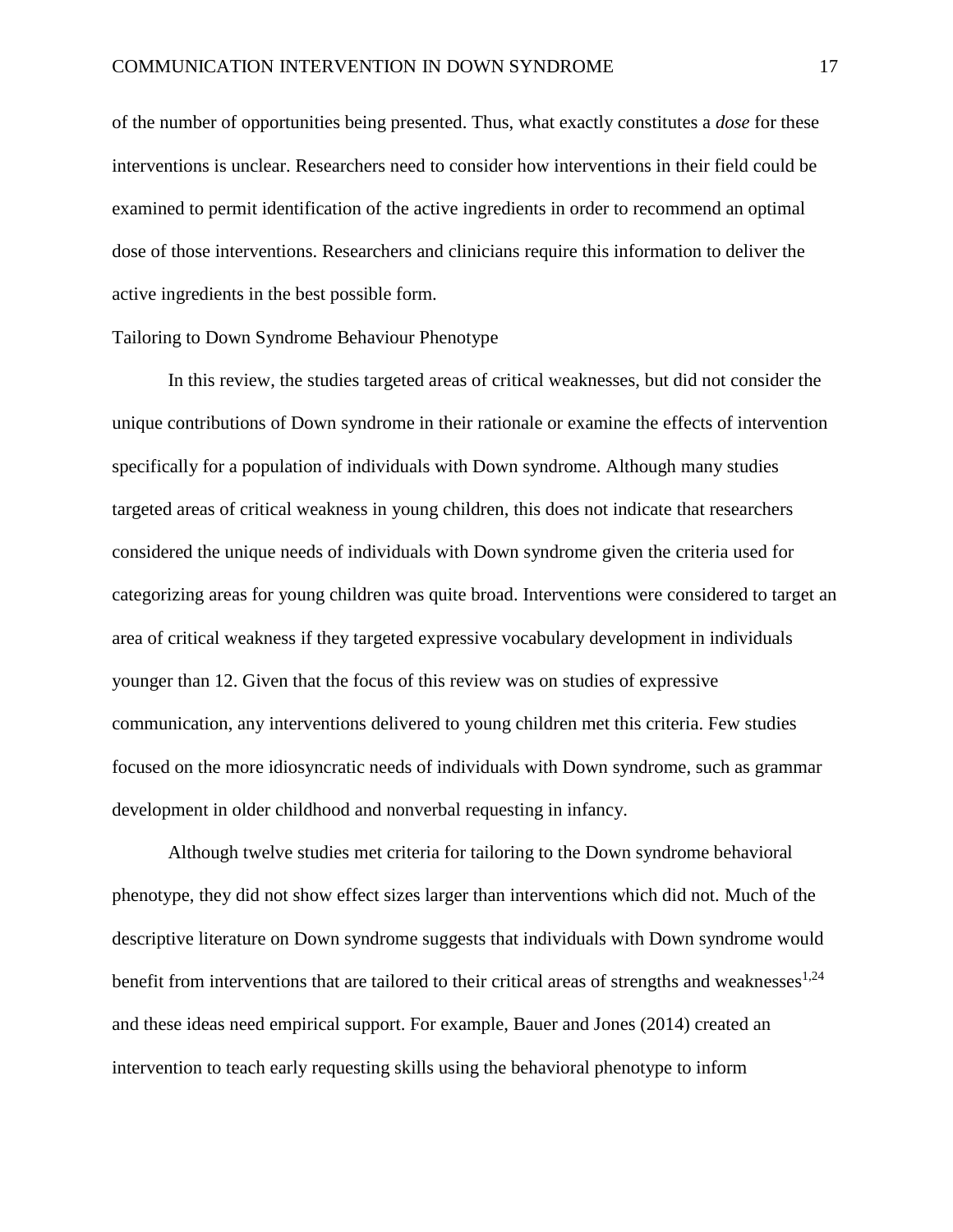intervention characteristics. The authors targeted a skill which was significantly delayed in children with Down syndrome, provided high rates of social reinforcement (building on the social strength characteristic of individuals with Down syndrome), and taught the skill by breaking it down in to smaller components. In order to deconstruct the requesting skill, intervention progressed through a sequence of requesting situations building from more social (involving attaining caregiver interaction) to more instrumental (involving attaining an object). This sequence was informed by Fidler et al.'s (2005) finding that instrumental requests are more significantly impaired than social requests in infants with Down syndrome. As a result, the intervention improved requesting for three children with Down syndrome.

#### Effectiveness of Interventions

Our effectiveness calculations showed that most studies resulted in gains in communication for most participants. Prompting and reinforcement, naturalistic language paradigm and milieu teaching all demonstrated PNDs consistent with effective interventions (>70%). Despite differing names, naturalistic language paradigm and milieu teaching also involve behavior analytic techniques (prompting and reinforcement) within the intervention. They differ from highly structured approaches (e.g., discrete trial teaching) by teaching skills in a loosely structured format, where learning trials are initiated by the learner, and by teaching in environments which resemble the typical daily activities that a young child may encounter. If we consider these approaches under the umbrella of behavior analysis, it is clear that behavioranalytic strategies are effective interventions for communication among individuals with Down syndrome.

Close inspection of the data reported in Table 2, indicates that about five of the studies have PND values which rank in the ineffective range according to the criteria by Scruggs et al.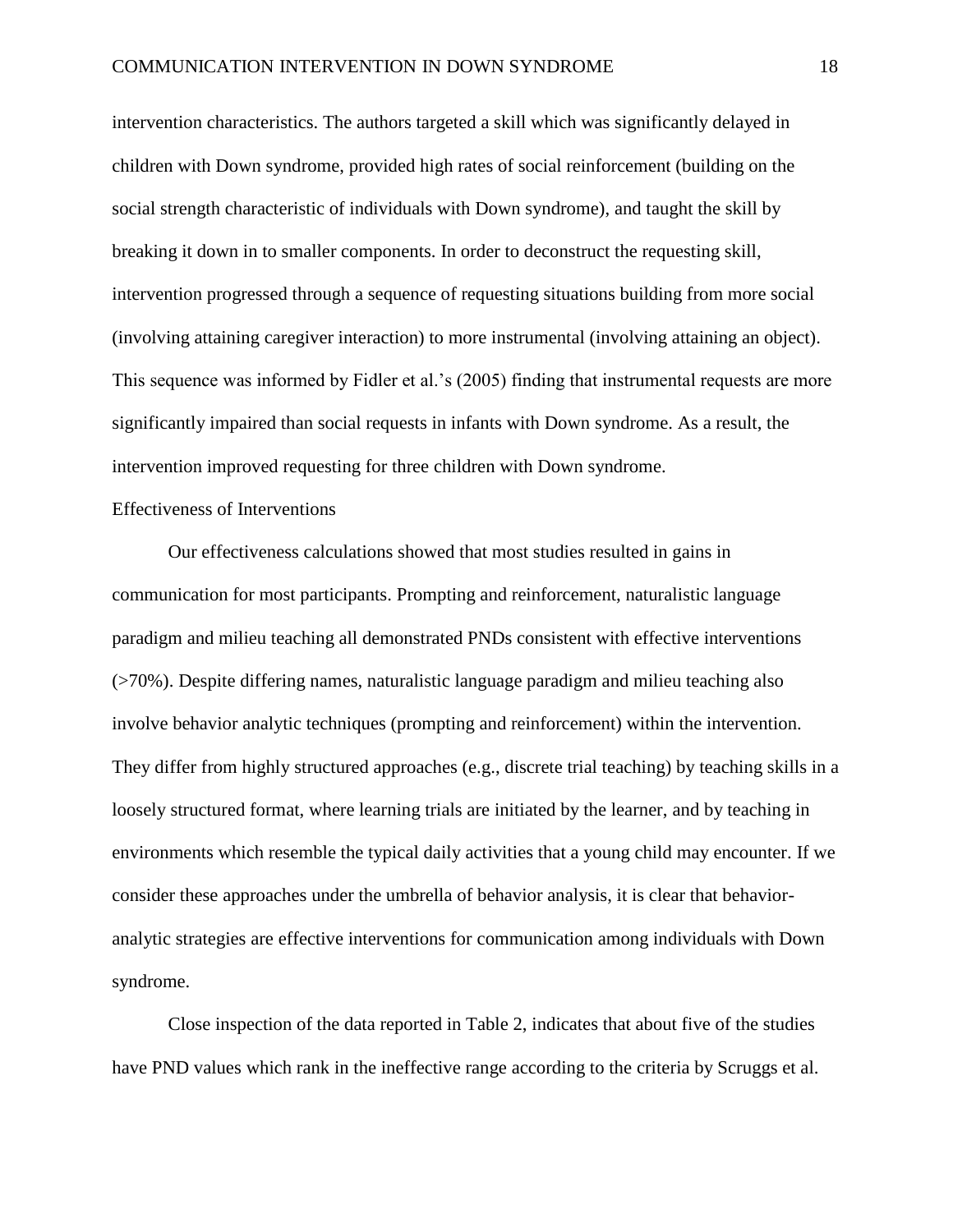$(1987)^{35}$ . One of these studies used mirroring and responding by peers, where typically developing siblings were taught to imitate what their siblings with Down syndrome said, and respond to vocalizations. The low PND suggests this strategy is less effective than interventions which include prompting and reinforcement.

The other three studies with low PNDs did, however, include prompting and reinforcement, raising the possibility of individual difference variables being responsible for these differential outcomes. In these three studies the individuals with Down syndrome showed severe and profound intellectual disability<sup>36,37</sup>, limited vocalizations<sup>38</sup>, and dual diagnosis with autism spectrum disorders<sup>39</sup>. Individuals with Down syndrome present with heterogeneous deficits and it is likely that these individual differences are also reflected in the included studies. These differences also may have contributed to the range of communication outcomes observed across included studies.

Percentage of non-overlapping data is a commonly used method and one of the most accepted methods to conduct meta-analyses with single-subject research. Although meta-analytic techniques provide unbiased evaluation of the data contained within the studies, the techniques used in this review have limitations. PND provides a metric of effectiveness of intervention, but interpretation of the magnitude of effect based solely on the mean percentage non-overlap is not recommended as PND is not considered a true effect size<sup>40</sup>. Readers should also note the variability in percentage of non-overlapping data for the studies included in this review. Since we did not include "grey" literature, it is possible that the effect sizes in this study are overestimates of the true effect of intervention. Finally, despite including several randomized controlled trials in this review, only three reported enough data to permit the calculation of an effect size.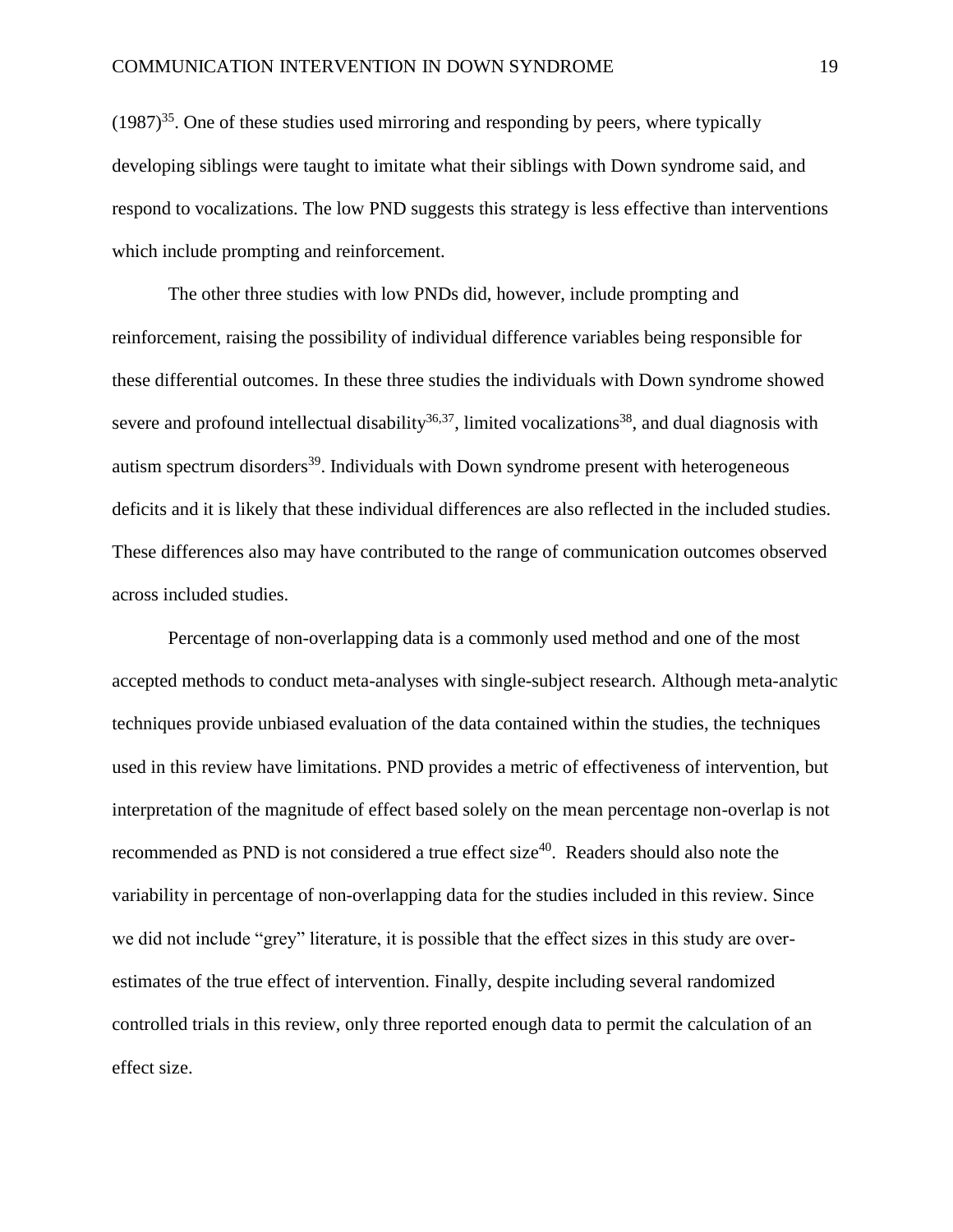#### Recommendations for Research and Practice

From this review, we can make a number of recommendations for researchers and practitioners considering interventions for communication among individuals with Down syndrome. First, we need studies that focus on the specific needs of individuals with Down syndrome, tailoring intervention to the critical areas of weakness. This also means designing studies that include only participants with Down syndrome. With the growing literature on the behavioral characteristics of individuals with Down syndrome, studies should be designed with the Down syndrome behavioural phenotype in mind. We also need to produce these studies with methodological rigor. Researchers need to monitor the degree to which therapists adhere to treatment protocols as well as maintenance and generalization outcomes. A wide adoption of these standards may establish a clearer picture of the promising effects of behaviour analytic intervention and may constitute the basis for decision-making in public health and social policies relating to Down syndrome and developmental disabilities.

Researchers and practitioners should consider adopting behaviour analytic treatment strategies. This review suggests that there is evidence that behaviour analytic techniques improve communication and language outcomes among individuals with Down syndrome and that behaviour analytic interventions should be recommended for individuals with Down syndrome over other approaches without support. That is not to say that other approaches to intervention are not without merit, merely that we should use them with caution until they have been evaluated by objective methods.

There are many reasons why alternative approaches to intervention have not been sufficiently evaluated. Over many years, practitioners have used commonly accepted interventions for increasing communication in individuals with Down syndrome. Because these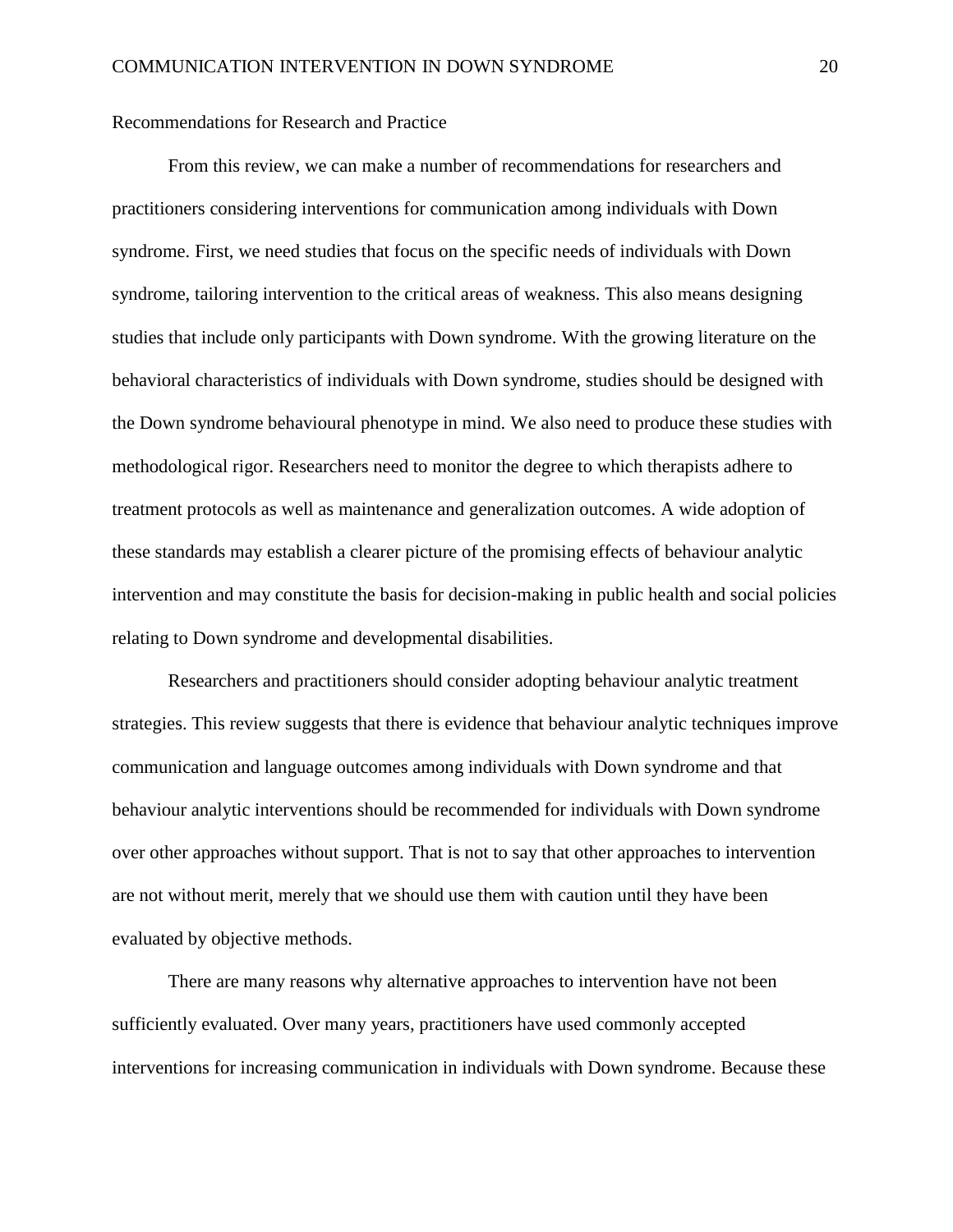methods are so well established in practice, it is difficult to evaluate them by objective methods. Families and practitioners may be reluctant to participate in trials of already "established" interventions. Other problems in evaluating effectiveness comes from the diversity of individuals with Down syndrome; age, degree of impairment, and associated medical diagnoses are all variables that need to be considered. Evaluations of these interventions need to account for differences other than the just the intervention being investigated. There is a need for researchers with both funding and technical skills to evaluate interventions for communication in Down syndrome in order to prevent practitioners and families from continuing to use interventions without adequate support for their usefulness.

Last, more research is needed to determine the moderating effects of intervention intensity. In order to determine how participant characteristics and other intervention characteristics interact with intervention intensity, there need to be studies with clear descriptions of intensity characteristics. Reporting intensity characteristics allows other researchers to replicate, and allows practitioners to understand the necessity of these characteristics in producing meaningful outcomes for individuals with Down syndrome. This in turn can help inform policies about which interventions and how much of them should be delivered to families of individuals with Down syndrome.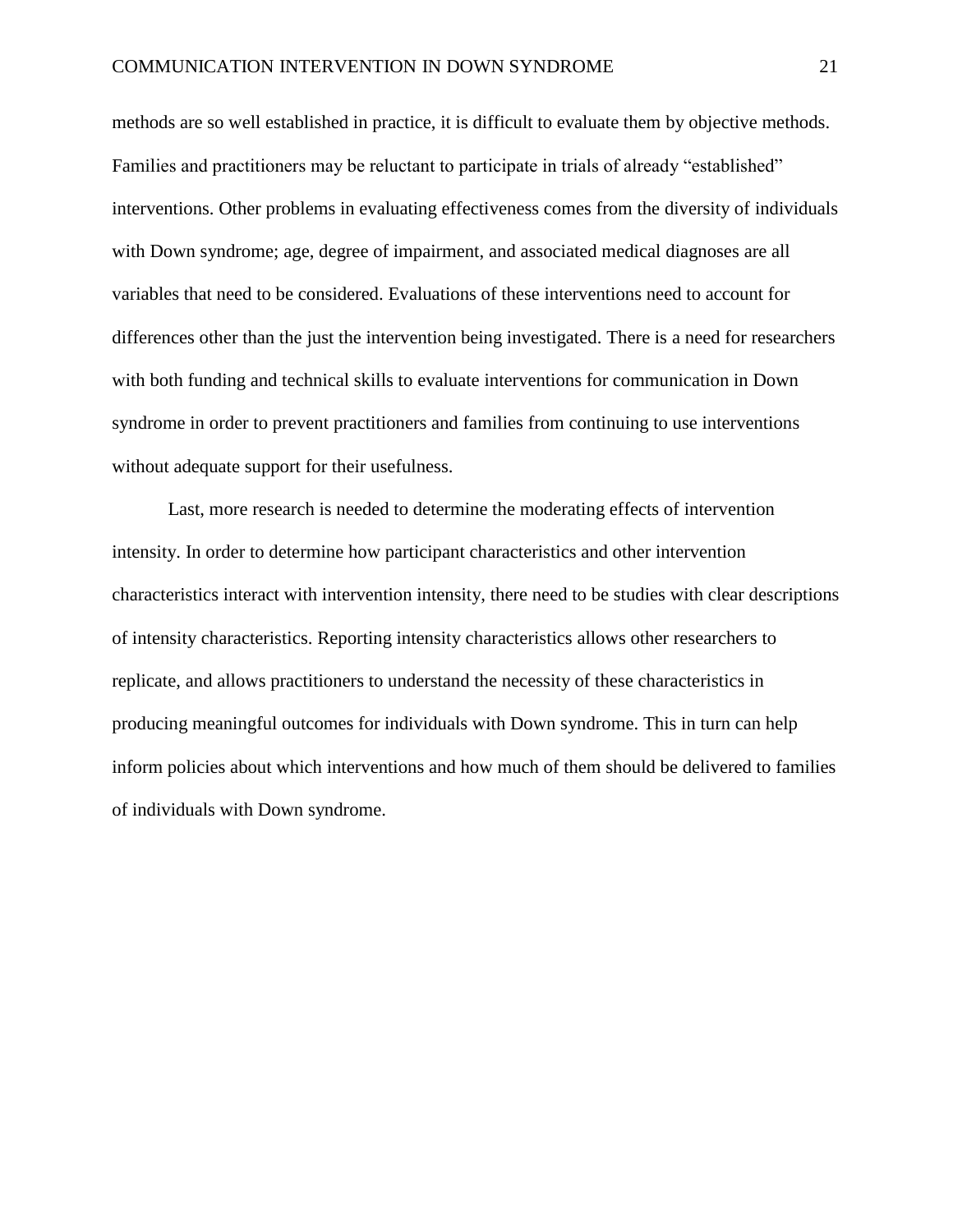### Acknowledgements

Thank you to Antesh Sharma for her assistance coding articles.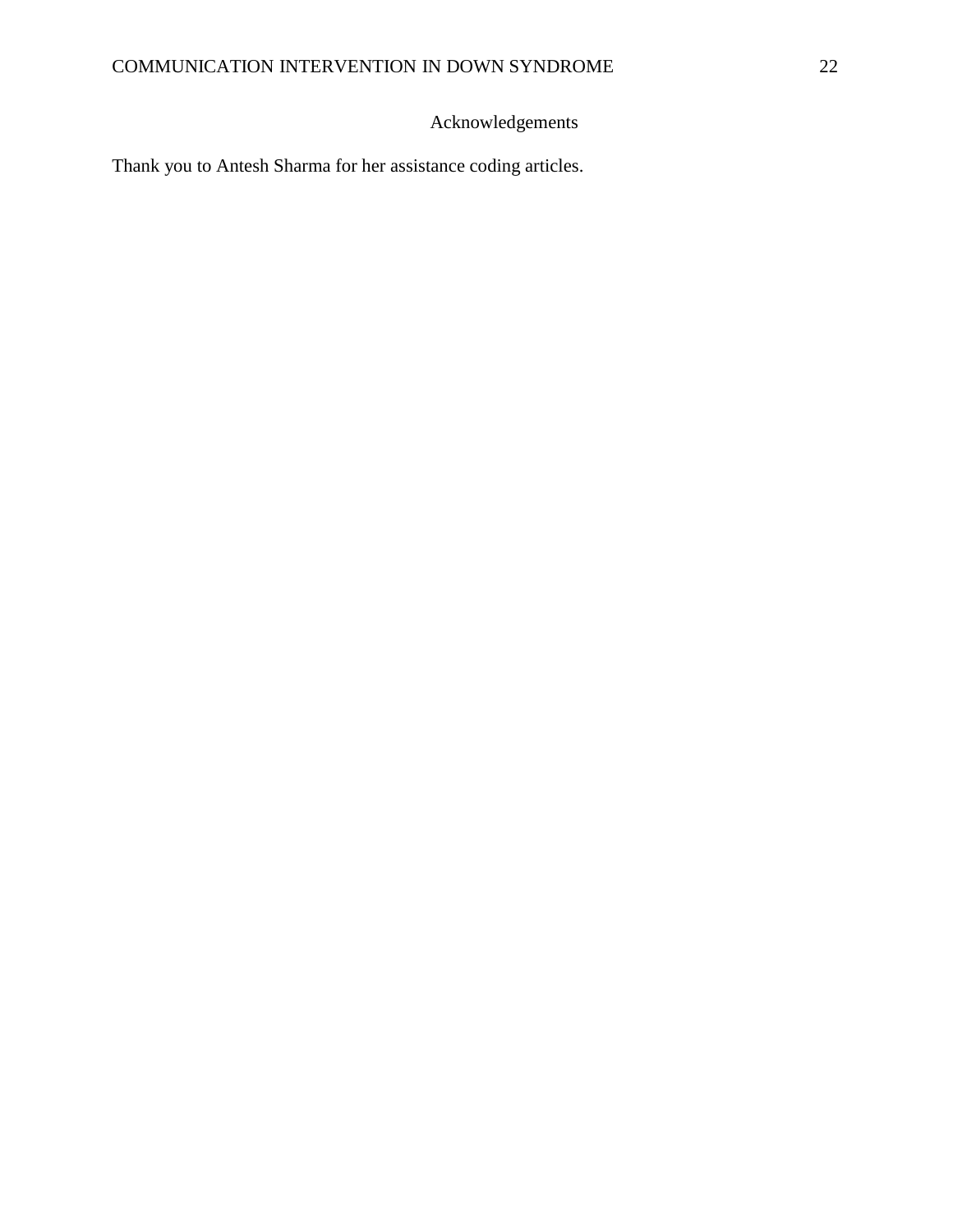### Declaration of Interest

The authors report no declarations of interest.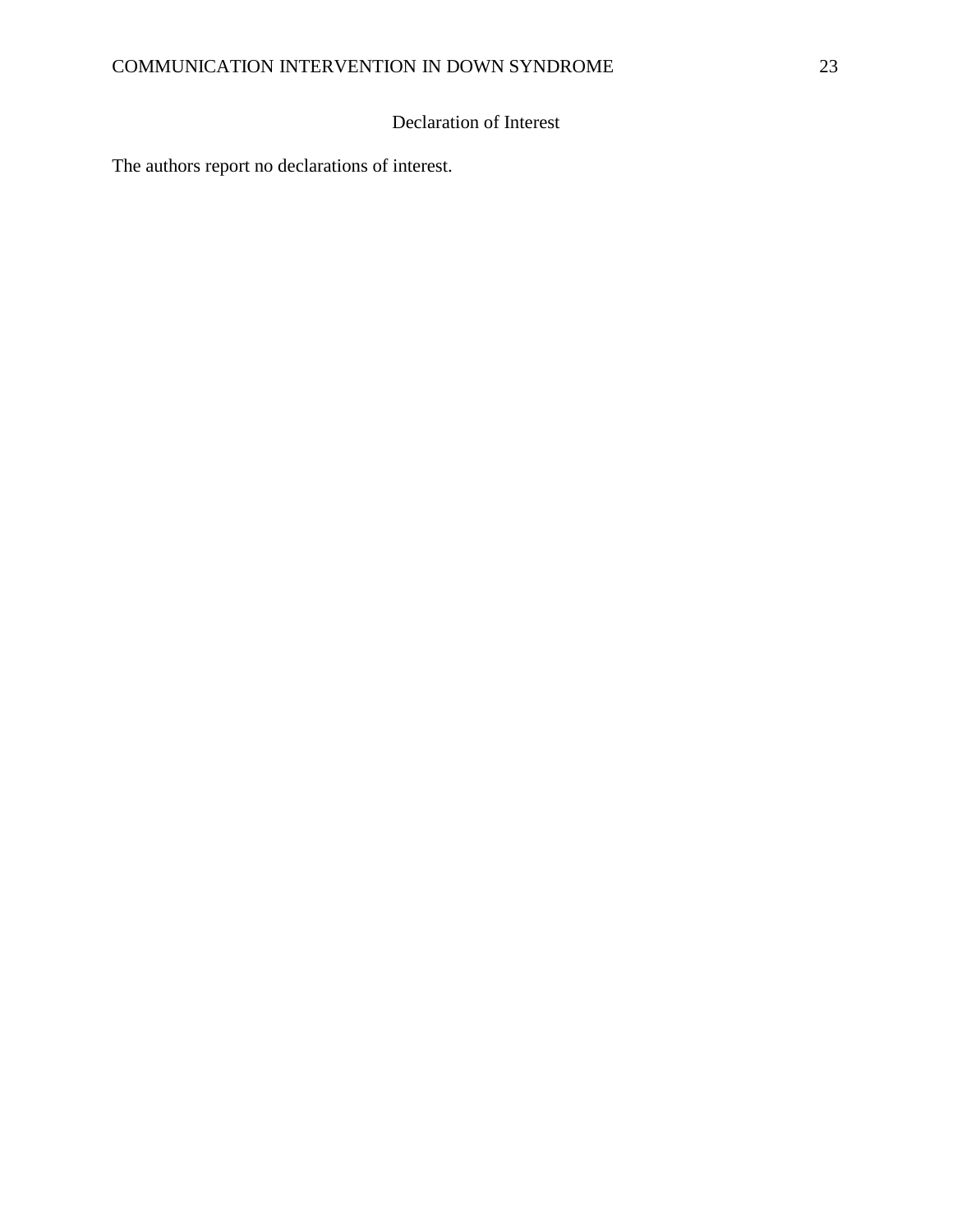#### References

- 1. Fidler DJ. The emerging Down syndrome behavioral phenotype in early childhood. *Infants Young Child*. 2005;18(2):86-103. doi:10.1097/00001163-200504000-00003.
- 2. Buckley S. Developing the speech and language skills of teenagers with Down's syndrome. *Downs Syndr Res Pr*. 1993;1(2):63-71. doi:10.3104/reports.12.
- 3. Chapman RS, Hesketh LJ. Language, cognition, and short-term memory in individuals with Down syndrome. *Downs Syndr Res Pract*. 2001;7(1):1-7. doi:10.3104/reviews.108.
- 4. Abbeduto L, Warren SF, Conners FA. Language development in Down syndrome: From the prelinguistic period to the acquisition of literacy. *Ment Retard Dev Dsabilities*. 2007;13:247-261. doi:10.1002/mrdd.20158.
- 5. Roberts JE, Price J, Malkin C. Language and Communication in Down syndrome. *Ment Retard Dev Disabil Res Rev*. 2007;13(2):26-35. doi:10.1002/mrdd.20136.
- 6. Nilholm C. Early intervention with children with Down syndrome Past and future issues. *Down Syndr Res Pract*. 1996;4(2):51-58. doi:10.3104/reviews.62.
- 7. Gibson D, Harris A. Aggregated early intervention effects for Down's syndrome persons: patterning and longevity of benefits. *J Ment Defic Res*. 1988;32 ( Pt 1):1-17. doi:10.1111/j.1365-2788.1988.tb01384.x.
- 8. Gunn P, Berry P. Education of infants with down syndrome. *Eur J Psychol Educ*. 1989;4(2):235-246. doi:10.1007/BF03172606.
- 9. New York State Department of Health (NSYDOH). *Report of the Recommendations: Down Syndrome Assessment and Intervention for Young Children (age 0 – 3 Years)*.; 2006.
- 10. Hanson MJ. *Teaching the Infant with Down Syndrome: A Guide for Parents and Professonals (2nd Ed.)*. Austin, TX: Pro-ed; 1987.
- 11. Fey ME, Warren SF, Brady N, et al. Early effects of responsivity education/prelinguistic milieu teaching for children with developmental delays and their parents. *J Speech Lang Hear Res*. 2006;49(3):526-547. doi:10.1044/1092-4388(2006/039).
- 12. Yoder PJ, Warren SF. Effects of prelinguistic milieu teaching and parent responsivity education on dyads involving children with intellectual disabilities. *J Speech Lang Hear Res*. 2002;45(6):1158-1174. doi:10.1044/1092-4388(2002/094).
- 13. Yoder P, Woynaroski T, Fey M, Warren S. Effects of dose frequency of early communication intervention in young children with and without down syndrome. *Am J Intellect Dev Disabil*. 2014;119(1):17-32. doi:10.1352/1944-7558-119.1.17.
- 14. Bauer SM, Jones E a. Requesting and verbal imitation intervention for infants with Down syndrome: Generalization, intelligibility, and problem solving. *J Dev Phys Disabil*. 2014;27(1):37-66. doi:10.1007/s10882-014-9400-6.
- 15. Warren SF, Fey ME, Yoder PJ. Differential treatment intensity research: A missing link to creating optimally effective communication interventions. *Ment Retard Dev Disabil Res Rev*. 2007;13:70-77. doi:10.1002/mrdd.
- 16. Skinner BF. Verbal Behavior. In: *Verbal Behavior*.; 1957.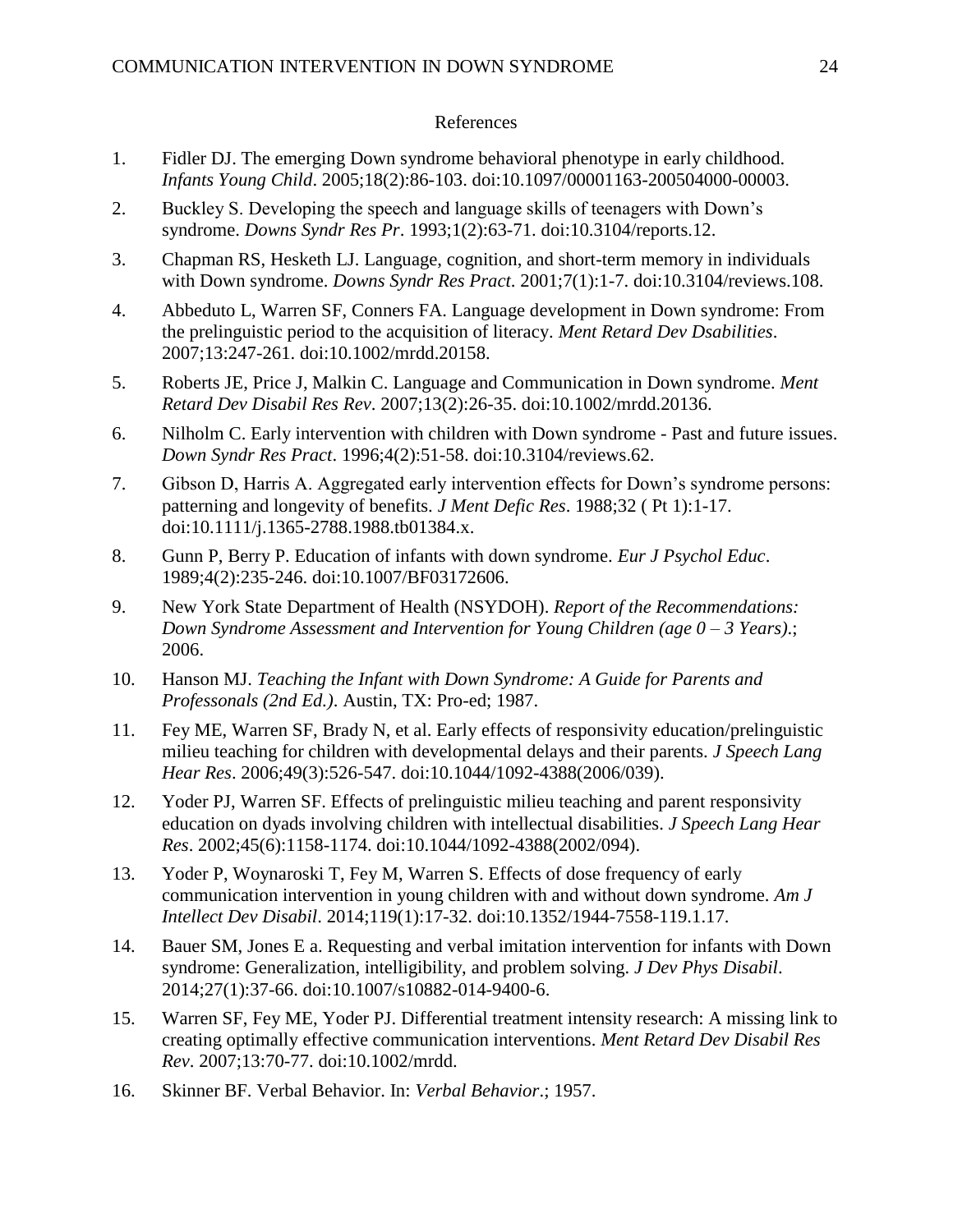- 17. Scruggs TE, Mastropieri MA, Casto G. Methodology and validation. *Remedial Spec Educ*. 1980;8(1980):24-33.
- 18. Allison DB, Gorman BS. Calculating effect sizes for meta-analysis: The case of the single case\*. *Behav Res Ther*. 1993;31(6):621-631. doi:10.1016/0005-7967(93)90115-B.
- 19. Scruggs TE, Mastropieri MA. How to Summarize Single-Participant Research: Ideas and Applications. *Exceptionality*. 2001;9(4):227-244. doi:10.1207/ S15327035EX0904\_5.
- 20. Cohen J. A power primer. *Quant Methods Psychol*. 1992;112(1):155-159. doi:http://dx.doi.org/10.1037/0033-2909.112.1.155.
- 21. Burgoyne K, Duff FJ, Clarke PJ, Buckley S, Snowling MJ, Hulme C. Efficacy of a reading and language intervention for children with Down syndrome: A randomized controlled trial. *J Child Psychol Psychiatry Allied Discip*. 2012;53(10):1044-1053. doi:10.1111/j.1469-7610.2012.02557.x.
- 22. Sepúlveda EM, López-Villaseñor ML, Heinze EG. Can individuals with Down syndrome improve their grammar? *Int J Lang Commun Disord*. 2013;48(3):343-349. doi:10.1111/1460-6984.12002.
- 23. Yoder PJ, Woynaroski T. How to study the influence of intensity of treatment on generalized skill and knowledge acquisition in students with disabilities. *J Behav Educ*. 2014;24(1):152-166. doi:10.1007/s10864-014-9216-6.
- 24. Hodapp RM, Fidler DJ. Special education and genetics: Connections for the 21st century. *J Spec Educ*. 1999;33(3):130-137. doi:10.1177/002246699903300301.
- 25. Reichow B, Volkmar FR, Cicchetti D V. Development of the evaluative method for evaluating and determining evidence-based practices in autism. *J Autism Dev Disord*. 2008;38(7):1311-1319. doi:10.1007/s10803-007-0517-7.
- 26. Tekin-Iftar E. Effectiveness of peer delivered simultaneous prompting on teaching community signs to students with developmental disabilities . *Educ Train Dev Disabil* . 2003;38 (1 ):77-94.
- 27. Hemmeter ML, Meyer S, Ault MJ, Collins B. The effects of teacher-implemented language instruction within free time activities. *Educ Train Ment Retard Dev Disabil*. 1996;31(3):203-212. http://www.jstor.org/stable/23879447.
- 28. Feeley KM, Jones E a., Blackburn C, Bauer S. Advancing imitation and requesting skills in toddlers with Down syndrome. *Res Dev Disabil*. 2011;32(6):2415-2430. doi:10.1016/j.ridd.2011.07.018.
- 29. Bauer SM, Jones EA, Feeley KM. Teaching responses to questions to young children with Down syndrome. *Behav Interv*. 2014;29:36-49. doi:10.1002/bin.
- 30. Bauer SM, Jones EA. A behavior analytic approach to exploratory motor behavior. *Infants Young Child*. 2014;27(2):162-173. doi:10.1097/IYC.0000000000000004.
- 31. Slavin RE. Ability grouping and student achievement in elementary schools: A bestevidence synthesis. *Rev Educ Res*. 1987;57(3):293-336. doi:10.3102/00346543057003293.
- 32. Kent RD, Vorperian HK. Speech impairment in Down syndrome: a review. *J Speech Lang Hear Res*. 2013;56(1):178-210. doi:10.1044/1092-4388(2012/12-0148).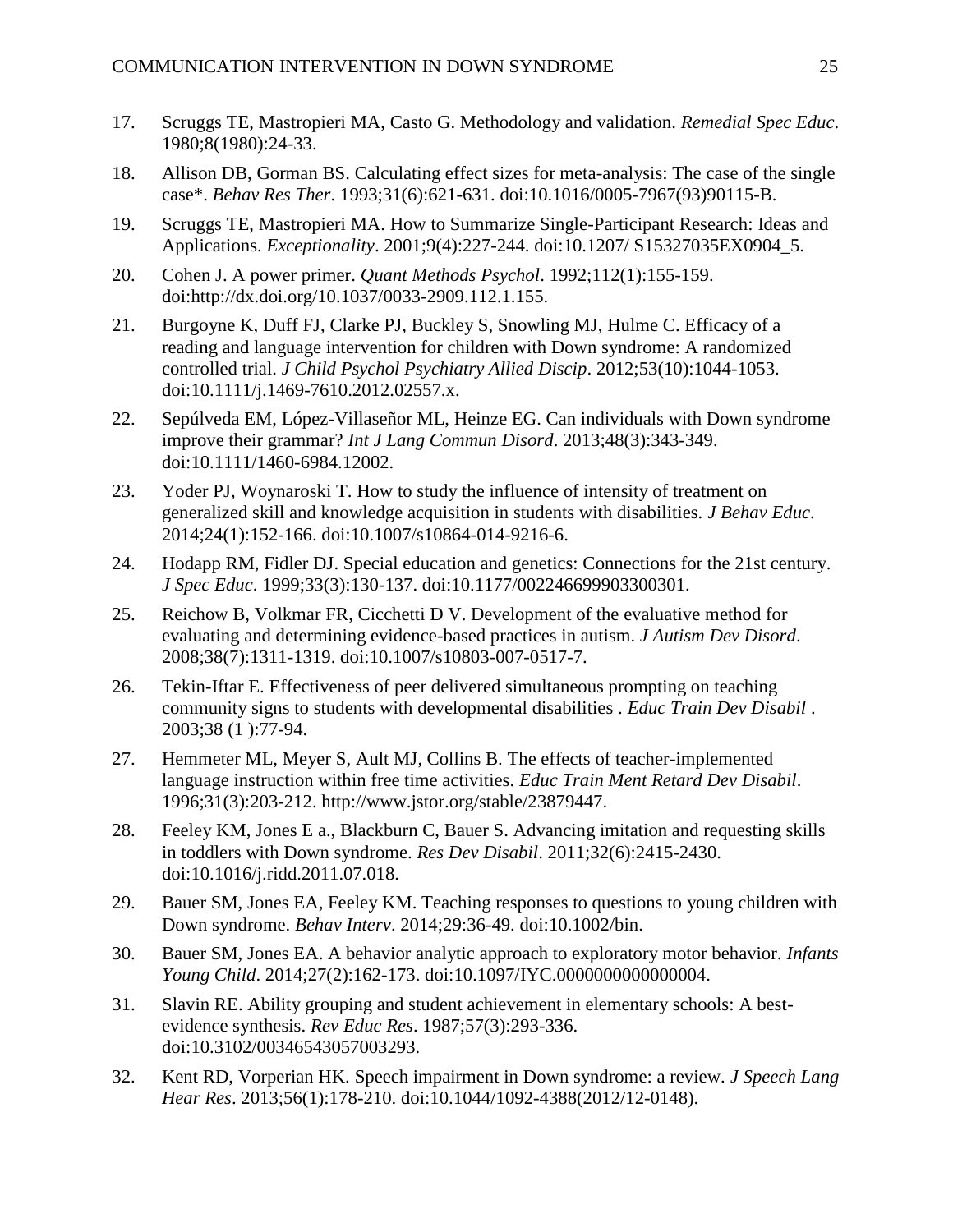- 33. Martin GE, Klusek J, Estigarribia B, Roberts JE. Language characteristics of individuals with Down syndrome. *Top Lang Disord*. 2009;29(2):112-132. doi:10.1097/TLD.0b013e3181a71fe1.
- 34. Buckley S. The power of behavioural approaches we need a revival. *Downs Syndr Res Pract*. 2008;12(2):103-104. doi:10.3104/updates/2038.
- 35. Scruggs TE, Mastropieri MA, Casto G. The quantitative synthesis of single-subject research: Methodology and validation. *Remedial Spec Educ*. 1987;8:24-33. doi:10.1177/074193258700800206.
- 36. Gutierrez A, Vollmer TR, Samaha AL. Developing and assessing stimulus control based on establishing operations during mand training using representative objects. *Behav Interv*. 2010;25(2):169-182. doi:10.1002/bin.302.
- 37. Tirapelle L, Cipani E. Developing functional requesting: acquisition, durability, and generalization of effects. *Except Child*. 1991;58(3):260-269.
- 38. Iacono T, Duncum JE. Comparison of sign alone and in combination with an electronic communication device in early language intervention: Case study. *Augment Altern Commun*. 1995;11(4):249-259. doi:10.1080/07434619512331277389.
- 39. Valentino AL, Shillingsburg MA, Call NA. Comparing the effects of echoic prompts and echoic prompts plus modeled prompts on intraverbal behavior. *J Appl Behav Anal*. 2012;45(2):431-435. doi:10.1901/jaba.2012.45-431.
- 40. Banda DR, Therrien WJ. A teacher's guide to meta-analysis. *Teach Except Child*. 2008;42(2):66-71. doi:10.1177/004005990804100208.
- 41. Binger C, Light J. The effect of aided AAC modeling on the expression of multi-symbol messages by preschoolers who use AAC. *Augment Altern Commun*. 2007;23(1):30-43. doi:10.1080/07434610600807470.
- 42. Camarata S, Yoder P, Camarata M. Simultaneous treatment of grammatical and speechcomprehensibility deficits in children with Down syndrome. *Downs Syndr Res Pract*. 2006;11(1):9-17. doi:10.3104/reports.314.
- 43. Chambers M, Rehfeldt RA. Assessing the acquisition and generalization of two mand forms with adults with severe developmental disabilities. *Res Dev Disabil*. 2003;24(4):265-280. doi:10.1016/S0891-4222(03)00042-8.
- 44. Cottrell AW, Montague J, Farb J, Throne JM. An operant procedure for improving vocabulary definition performances in developmentally delayed children. *J Speech Hear Disord*. 1980;45(1):90-102.
- 45. Drash PW, Raver SA, Murrin MR, Tudor RM. Three procedures for increasing vocal response to therapist prompt in infants and children with Down syndrome. *Am J Ment Retard*. 1989;94(1):64-73.
- 46. Duker PC, Michielsen HM. Cross-setting generalization of manual signs to verbal instructions with severely retarded children. *Appl Res Ment Retard*. 1983;4(1):29-40. doi:10.1016/S0270-3092(83)80016-2.
- 47. Feeley K, Jones E. Teaching spontaneous responses to a young child with Down syndrome. *Downs Syndr Res Pract*. 2008;12(2):148-152. doi:10.3104/case-studies.2007.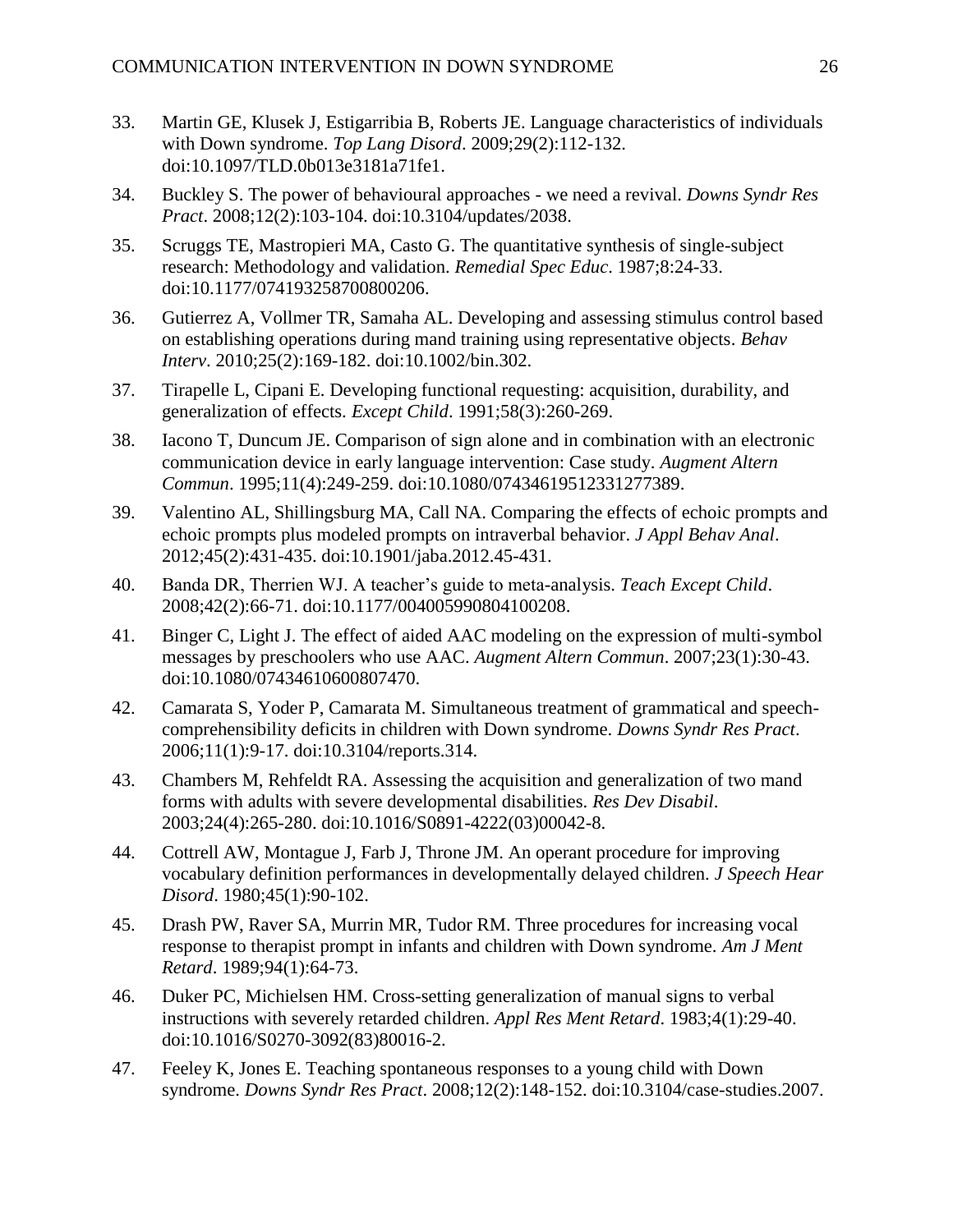- 48. Haring TG, Roger B, Lee M, Breen C, Gaylord-Ross R. Teaching social language to moderately handicapped students. *J Appl Behav Anal*. 1986;19(2):159-171. doi:10.1901/jaba.1986.19-159.
- 49. Heller KW, Allgood MH, Ware S, Arnold SE, Castelle MD. Initiating requests during community-based vocational training by students with mental retardation and sensory impairments. *Res Dev Disabil*. 1996;17(3):173-184. doi:10.1016/0891-4222(95)00040-2.
- 50. Kouri T. Effects of simultaneous communication in a child-directed treatment approach with preschoolers with severe disabilities. *Augment Altern Commun*. 1988;4(4):222-232. doi:10.1080/07434618812331274827.
- 51. Kroeger KA, Nelson WM. A language programme to increase the verbal production of a child dually diagnosed with Down syndrome and autism. *J Intellect Disabil Res*. 2006;50(2):101-108. doi:10.1111/j.1365-2788.2005.00734.x.
- 52. LeBlanc LA, Geiger KB, Sautter RA, Sidener TM. Using the Natural Language Paradigm (NLP) to increase vocalizations of older adults with cognitive impairments. *Res Dev Disabil*. 2007;28(4):437-444. doi:10.1016/j.ridd.2006.06.004.
- 53. Mirenda P, Dattilo J. Instructional techniques in alternative communication for students with severe intellectual handicaps. *Augment Altern Commun*. 1987;3(3):143-152. doi:10.1080/07434618712331274429.
- 54. Poulson CL. Operant conditioning of vocalization rate of infants with Down syndrome. *Am J Ment Retard*. 1988;93(1):57-63.
- 55. Remington B, Clarke S. Simultaneous communication and speech comprehension. Part I: comparison of two methods of teaching expressive signing and speech comprehension skills. *Augment Altern Commun*. 1993;9(1):36-48. doi:10.1080/07434619312331276391.
- 56. Remington B, Clarke S. Simultaneous communication and speech comprehension. Part II: Comparison of two methods of overcoming selective attention during expressive sign training. *Augment Altern Commun*. 1993;9(1):49-60. doi:doi: 10.1080/07434619312331276401.
- 57. Rosales R, Rehfeldt RA. Contriving transitive conditioned establishing operations to establish derived manding skills in adults with severe developmental disabilities. *J Appl Behav Anal*. 2007;40(1):105-121. doi:10.1901/jaba.2007.117-05.
- 58. Sigafoos J, Doss S, Reichle J. Developing mand and tact repertoires in persons with severe developmental disabilities using graphic symbols. *Res Dev Disabil*. 1989;10(2):183-200. doi:10.1016/0891-4222(89)90006-1.
- 59. Sigafoos J, Green V a, Payne D, Son S-H, O'Reilly M, Lancioni GE. A comparison of picture exchange and speech-generating devices: acquisition, preference, and effects on social interaction. *Augment Altern Commun*. 2009;25(2):99-109. doi:10.1080/07434610902739959.
- 60. Thompson RH, Cotnoir-Bichelman NM, McKerchar PM, Tate TL, Dancho K a. Enhancing early communication through infant sign training. *J Appl Behav Anal*. 2007;40(1):15-23. doi:10.1901/jaba.2007.23-06.
- 61. Trent JA, Kaiser AP, Wolery M. The use of responsive interaction strategies by siblings. *Topics Early Child Spec Educ*. 2005;25(2):107-118.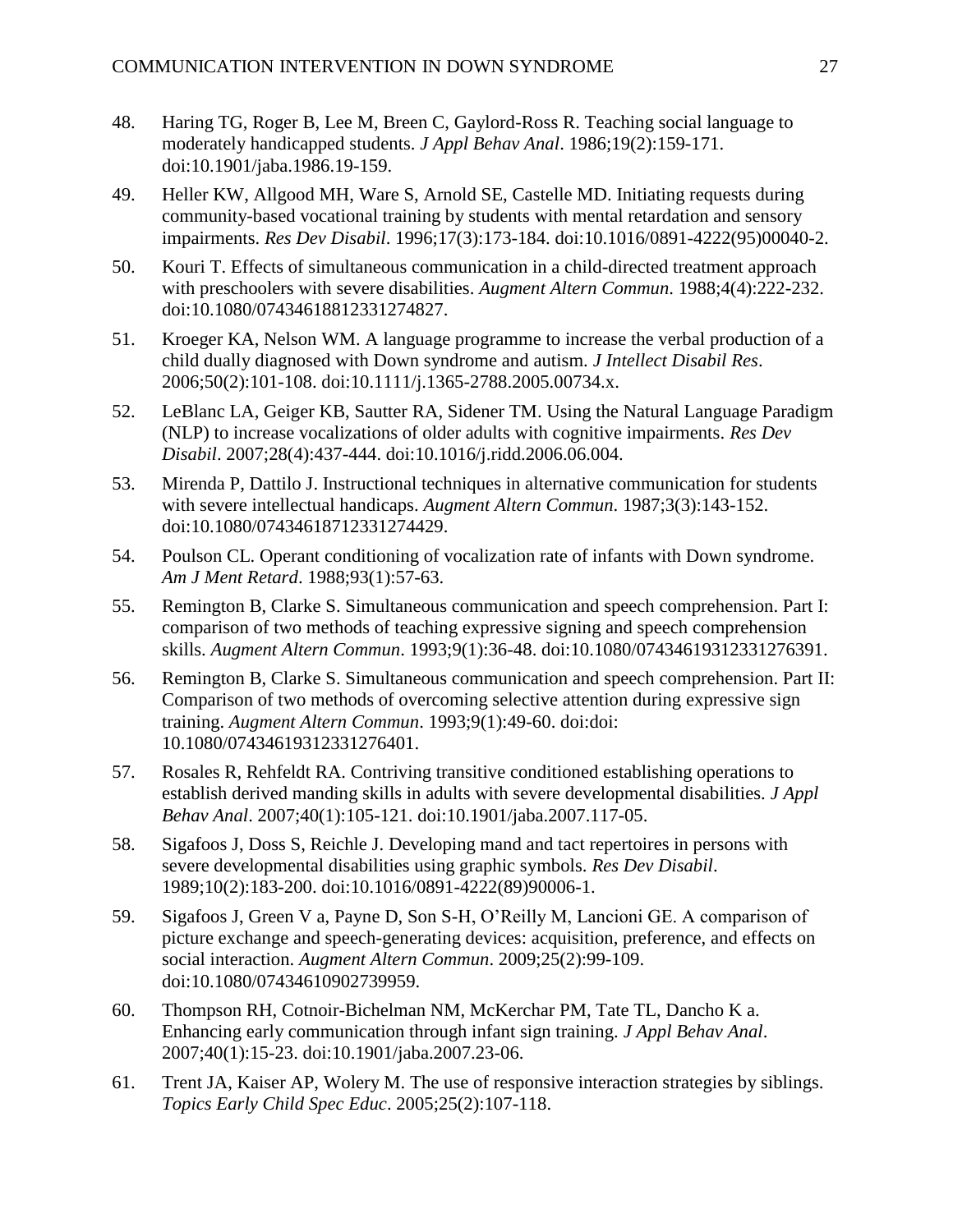doi:10.1177/02711214050250020101.

- 62. Warren SF, Yoder PJ, Gazdag GE, Kim K, Jones HA. Facilitating prelinguistic communication skills in young children with developmental delay. *J Speech Hear Res*. 1993;36(1):83-97.
- 63. Wright CA, Kaiser AP, Reikowsky DI, Roberts MY. Effects of a naturalistic sign intervention on expressive language of toddlers with down syndrome. *J Speech Lang Hear Res*. 2013;56(3):994-1008. doi:10.1044/1092-4388(2012/12-0060)994.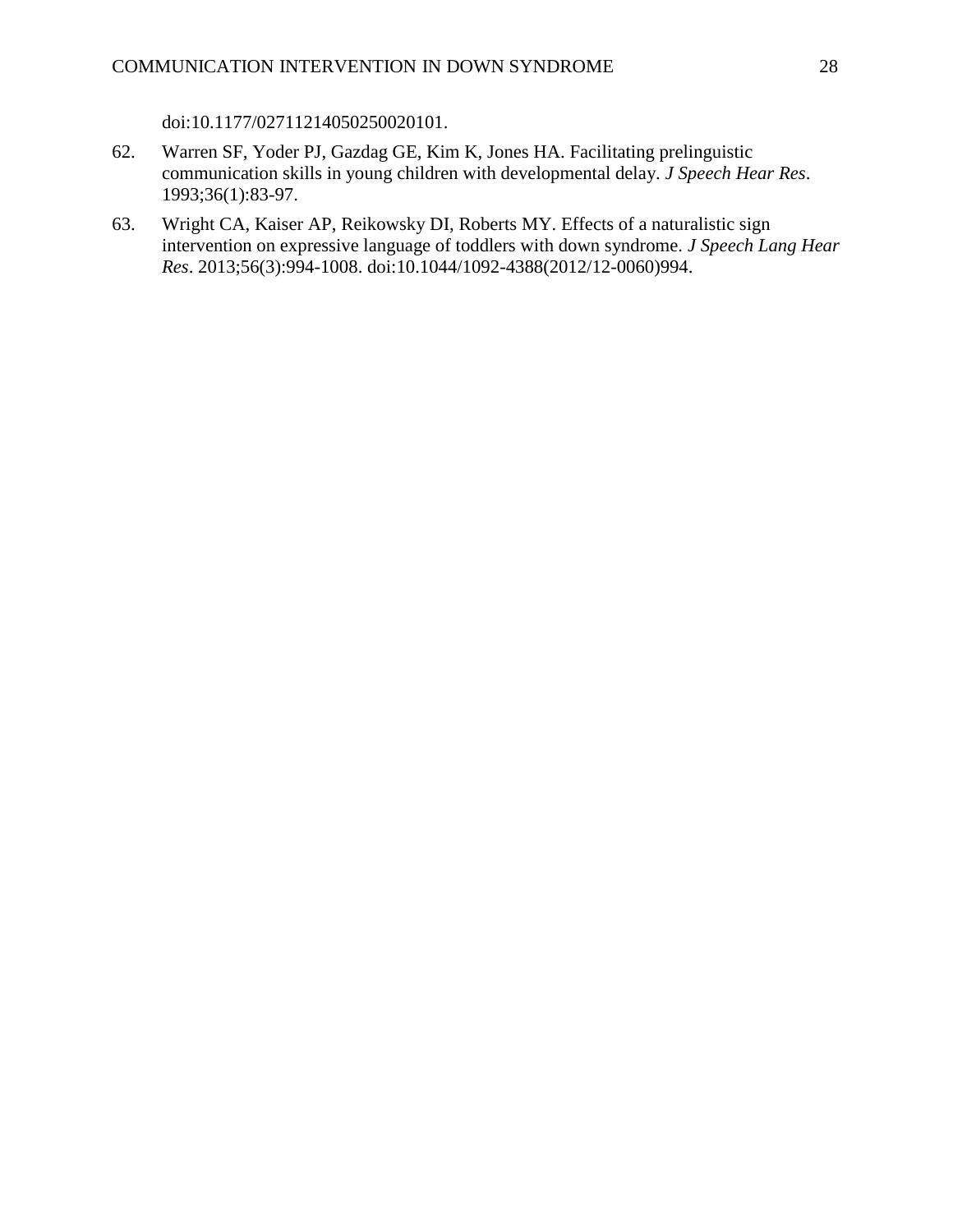Table 1

*Description of articles (N = 37).*

|                                                                             | $\boldsymbol{n}$ | Percentage<br>of Studies |
|-----------------------------------------------------------------------------|------------------|--------------------------|
| Characteristic                                                              |                  |                          |
| Journal Title                                                               |                  |                          |
|                                                                             | 7                | 18.9%                    |
| Augmentative and Alternative Communication                                  | 5                | 13.5%                    |
| Research in Developmental Disabilities                                      |                  |                          |
| Journal of Applied Behaviour Analysis                                       | $\overline{4}$   | 10.8%                    |
| Journal of Speech, Language, and Hearing Research                           | 3                | 8.1%                     |
| American Journal on Mental Retardation                                      | $\overline{2}$   | 5.4%                     |
| <b>Behavioural Interventions</b>                                            | $\overline{2}$   | 5.4%                     |
| Down Syndrome Research and Practice                                         | $\overline{2}$   | 5.4%                     |
| Journal of Speech and Hearing Disorders                                     | $\overline{2}$   | 5.4%                     |
| American Journal on Intellectual and Developmental Disabilities             | $\mathbf{1}$     | 2.7%                     |
| Applied Research in Mental Retardation                                      | $\mathbf{1}$     | 2.7%                     |
| <b>Education and Training in Developmental Disabilities</b>                 | $\mathbf{1}$     | 2.7%                     |
| Education and Training in Mental Retardation and Developmental Disabilities | $\mathbf{1}$     | 2.7%                     |
| <b>Exceptional Children</b>                                                 | $\mathbf{1}$     | 2.7%                     |
| International Journal of Language and Communication Disorders               | $\mathbf{1}$     | 2.7%                     |
| Journal of Developmental and Physical Disabilities                          | $\mathbf{1}$     | 2.7%                     |
| Journal of Intellectual Disability Research                                 | $\mathbf{1}$     | 2.7%                     |
| Topics in Early Childhood Special Education                                 | $\mathbf{1}$     | 2.7%                     |
| Year Published                                                              |                  |                          |
| $1980 - 1989$                                                               | $8\,$            | 21.6%                    |
| $1990 - 1999$                                                               | $\tau$           | 18.9%                    |
| $2000 - 2009$                                                               | 13               | 35.1%                    |
| $2009 - 2014$                                                               | 9                | 24.3%                    |
| Number of Participants ( $M = 6.86$ , $SD = 14.28$ )                        |                  |                          |
| $\mathbf{1}$                                                                | 20               | 54.1%                    |
| $\overline{c}$                                                              | 5                | 13.5%                    |
| $\overline{3}$                                                              | $\mathbf{2}$     | 5.4%                     |
| $\overline{\mathcal{L}}$                                                    | $\overline{2}$   | 5.4%                     |
| 5                                                                           | $\mathbf{1}$     | 2.7%                     |
| > 6                                                                         | 7                | 18.9%                    |
| Total $N$                                                                   | 37               | 100.0%                   |

Note: The symbol *n* denotes a number of articles.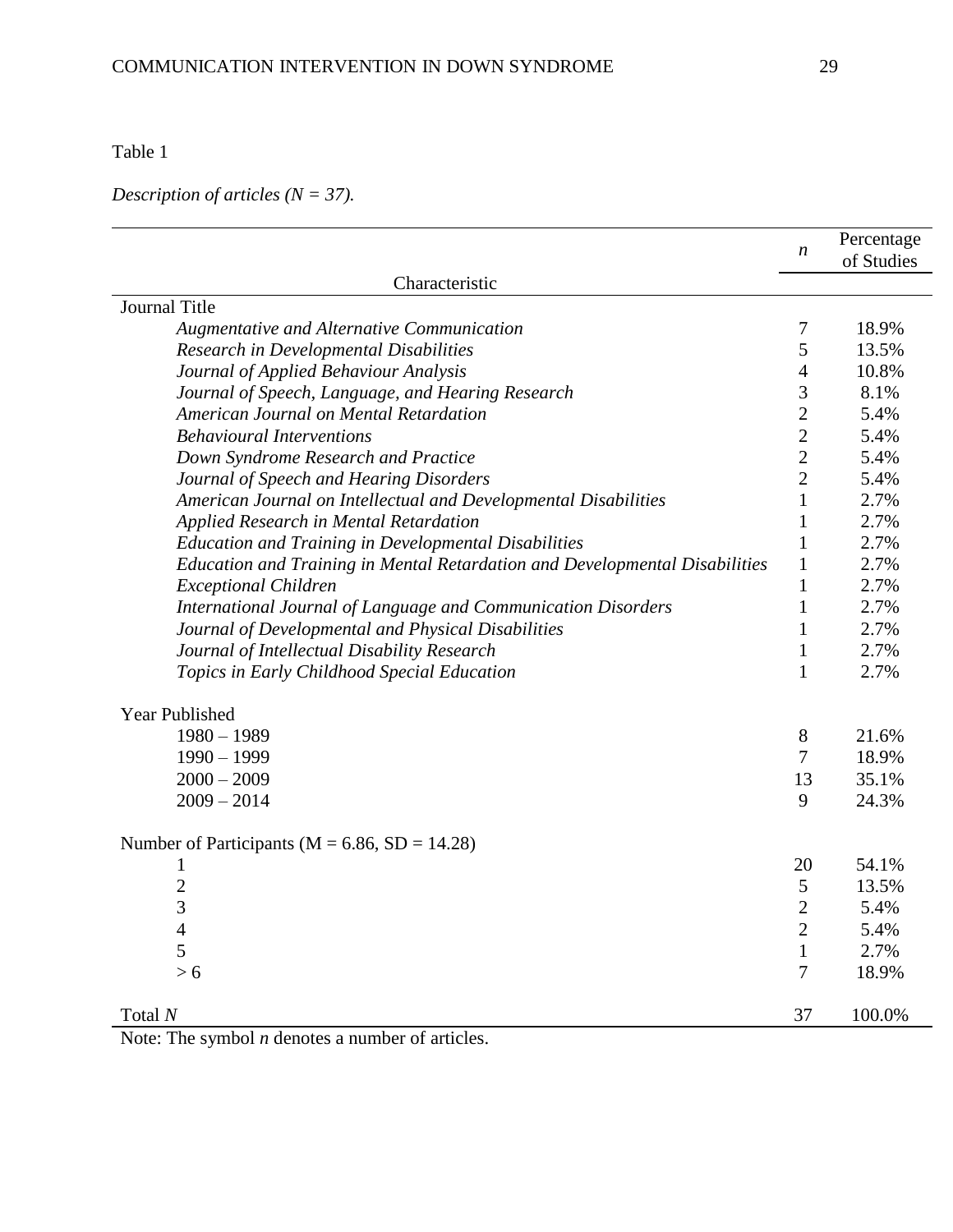### Table 2

### *Participant and study characteristics of intervention studies targeting communication for individuals with Down syndrome.*

|                                          |                     |                | <b>Participant Characteristics</b> |                | <b>Study Characteristics</b>          |             |                |             |             |  |
|------------------------------------------|---------------------|----------------|------------------------------------|----------------|---------------------------------------|-------------|----------------|-------------|-------------|--|
| Authors                                  | n                   | n with         | Mean                               | #              | Design                                | Maintenanc  | Ge             | Integrit    | IO          |  |
|                                          |                     | <b>DS</b>      | Age                                | Male           |                                       | e           | n              |             | A           |  |
| Bauer & Jones $(2014)^{14}$              | 5                   | 5 <sup>5</sup> | 0.85                               | 4              | <b>MB</b> Across Behaviours           | Y           | $\overline{Y}$ | Y           | Y           |  |
| Bauer et al. $(2014)^{29}$               | $\overline{c}$      | $\overline{c}$ | 2.5                                | 2              | <b>MB</b> Across Behaviours           | Y           | Y              | Y           | Y           |  |
| Binger & Light $(2007)^{41}$             | 5                   |                | 4.5                                | $\theta$       | <b>MB</b> Across Participants         | Y           | Y              | N           | Y           |  |
| Burgoyne et al. $(2012)^{21}$            | 5<br>$\overline{7}$ | 57             | 6.6                                | 28             | <b>RCT</b>                            | N           | Y              | $\mathbf N$ | $\mathbf N$ |  |
| Camarata et al. $(2006)^{42}$            | 6                   | 6              | 5.7                                | 3              | <b>MB</b> Across Participants         | $\mathbf N$ | $\mathbf N$    | N           | Y           |  |
| Chambers & Rehfeldt $(2003)^{43}$        | 4                   |                | 40                                 | $\theta$       | AT                                    | N           | Y              | $\mathbf N$ | Y           |  |
| Cottrell et al. $(1980)^{44}$            |                     |                | 6.6                                | 0              | <b>MB</b> Across Behaviours           | Y           | Y              | N           | Y           |  |
| Drash et al. $(1989)^{45}$               | 5                   | 15             | 2.2                                | 9              | <b>RCT</b>                            | $\mathbf N$ | ${\bf N}$      | N           | Y           |  |
| Duker & Michielsen (1983) <sup>46</sup>  | 3                   |                | 12                                 | $\theta$       | <b>MB</b> Across Behaviours           | N           | Y              | N           | Y           |  |
| Feeley et al. $(2011)^{28}$              | 4                   | 4              | 1.7                                | 1              | <b>MB</b> Across Behaviours           | Y           | Y              | Y           | Y           |  |
| Feeley & Jones $(2008)^{47}$             |                     |                | 3.8                                | 0              | <b>MB</b> Across Behaviours           | Y           | Y              | Y           | Y           |  |
| Fey et al. $(2006)^{11}$                 | 5                   | 26             | 4.2                                | *              | <b>RCT</b>                            | $\mathbf N$ | ${\bf N}$      | $\mathbf N$ | Y           |  |
| Gutierrez et al. $(2010)^{36}$           | $\overline{c}$      |                | 16                                 |                | MB Across Behaviours and AT           | N           | $\mathbf N$    | N           | Y           |  |
| Haring et al. (1986) <sup>48</sup>       | 3                   |                | 10                                 | 0              | MB Across Behaviours and Participants | Y           | Y              | N           | Y           |  |
| Heller et al. $(1996)^{49}$              | 4                   |                | 18.3                               | $\blacksquare$ | <b>MB</b> Across Participants         | N           | Y              | N           | $\mathbf Y$ |  |
| Hemmeter et al. $(1996)^{27}$            | 4                   | 2              | 6.6                                |                | <b>MB</b> Across Participants         | Y           | Y              | Y           | Y           |  |
| Iacono & Duncum $(1995)^{38}$            |                     |                | 2.7                                | $\theta$       | AT                                    | Y           | $\mathbf N$    | Y           | Y           |  |
| Kouri (1988) <sup>50</sup>               | 5                   |                | 2.8                                | $\theta$       | Reversal                              | N           | N              | N           | Y           |  |
| Kroeger & Nelson $(2006)^{51}$           |                     |                | 9                                  |                | Reversal                              | Y           | $\mathbf N$    | $\mathbf N$ | Y           |  |
| LeBlanc et al. $(2007)^{52}$             | 3                   |                | 54                                 | $\mathbf{0}$   | <b>MB</b> Across Participants         | N           | N              | Y           | Y           |  |
| Mirenda & Dattilo $(1987)^{53}$          | 3                   |                | 11.2                               | $\mathbf{0}$   | <b>MB</b> Across Participants         | N           | N              | N           | Y           |  |
| Poulson (1988) <sup>54</sup>             | 3                   | 3              | 0.44                               |                | Reversal                              | N           | $\mathbf N$    | Y           | Y           |  |
| Remington & Clarke (1993a) <sup>55</sup> | 5                   | 3              | 8.8                                |                | <b>MB</b> Across Behaviours           | N           | N              | $\mathbf N$ | Y           |  |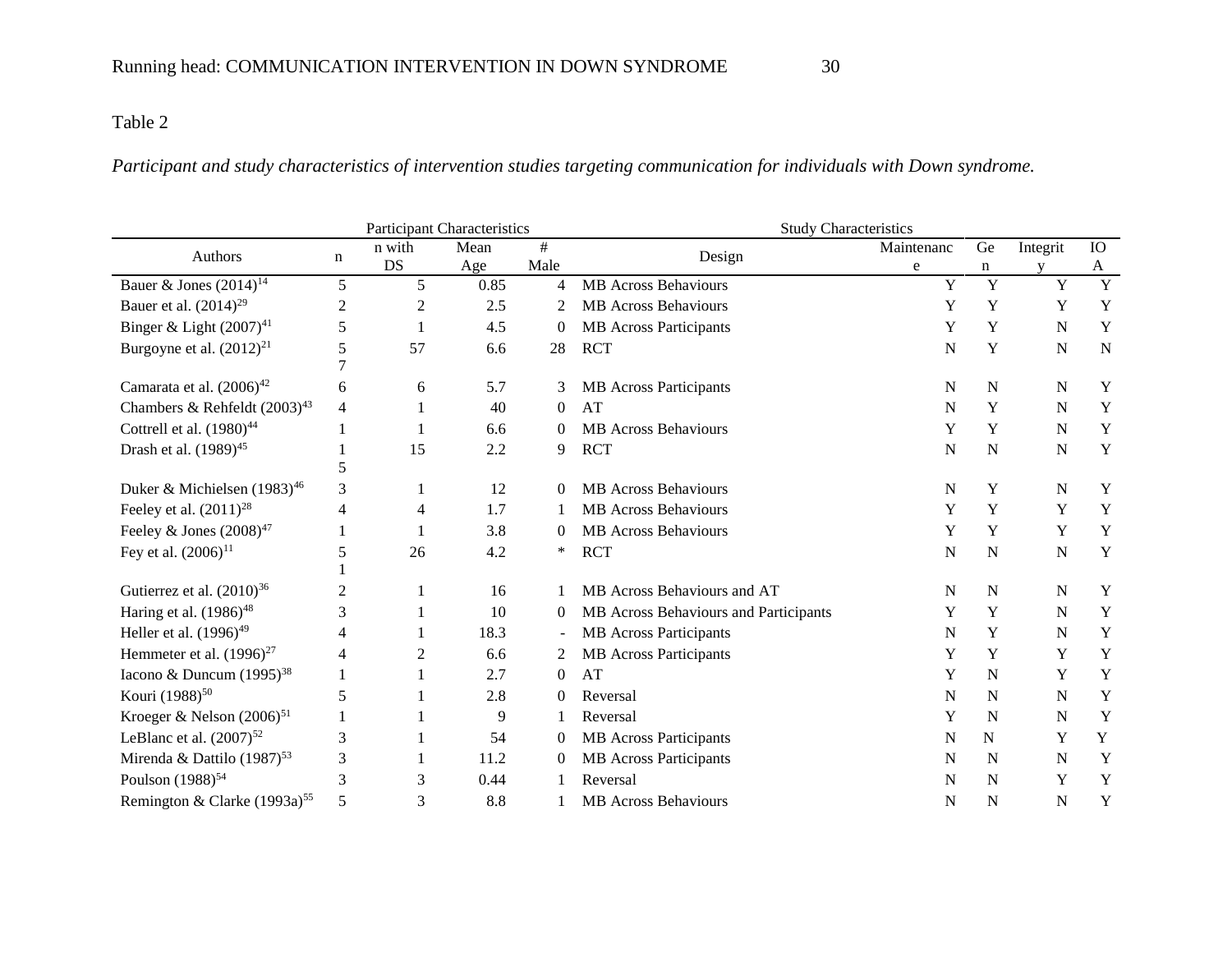### COMMUNICATION INTERVENTION IN DOWN SYNDROME 31

| Remington & Clarke<br>$(1993b)^{56}$     | 6                          | 2  | 10.9 |                | <b>MB</b> Across Behaviours           | N | N | N         | Y           |
|------------------------------------------|----------------------------|----|------|----------------|---------------------------------------|---|---|-----------|-------------|
| Rosales & Rehfeldt $(2007)^{57}$         | 2                          |    | 34   | $\overline{0}$ | <b>MB</b> Across Participants         | Y | N | N         | Y           |
| Sepúlveda et al. $(2013)^{22}$           | $\overline{c}$<br>$\Omega$ | 20 | 10.7 | 11             | <b>RCT</b>                            | N | N | ${\bf N}$ | $\mathbf N$ |
| Sigafoos et al. $(1989)^{58}$            | 3                          |    | 36   |                | <b>MB</b> Across Behaviours           | N | N | Y         | Y           |
| Sigafoos et al. $(2009)^{59}$            |                            |    | 15   | $\Omega$       | AT                                    | N | N | N         | Y           |
| Tekin-Iftar $(2003)^{26}$                | 4                          |    | 11.1 |                | <b>MB</b> Across Behaviours           | Y | Y | Y         | Y           |
| Thompson et al. $(2007)^{60}$            | $\overline{c}$             |    | 0.8  | $\Omega$       | Reversal                              | N | Y | N         | Y           |
| Tirapelle, & Cipani (1991) <sup>37</sup> | 2                          |    | 6    |                | <b>MB</b> Across Participants         |   | Y | N         | Y           |
| Trent et al. $(2005)^{61}$               | 2                          | 2  | 6    | 0              | <b>MB</b> Across Participants         | Y | N | Y         | Y           |
| Valentino et al. $(2012)^{39}$           |                            |    | 13.9 | $\theta$       | AT                                    | N | N | N         | Y           |
| Warren et al. $(1993)^{62}$              | 5                          | 2  | 1.8  |                | MB Across Behaviours and Participants | N | Y | N         | Y           |
| Wright et al. $(2013)^{63}$              | 4                          | 4  | 2.1  |                | <b>MB</b> Across Participants         | N | Y | Y         | Y           |
| Yoder & Warren $(2002)^{12}$             | 3<br>9                     | 17 | 1.8  | 22             | <b>RCT</b>                            | N | N | N         | Y           |
| Yoder et al. $(2014)^{13}$               | 6                          | 35 | 1.8  | ÷.             | <b>RCT</b>                            | Y | N | Y         | Y           |

 $"``-" = not reported, Gen = generalization, MB = Multiple Baseline, AT = Alternating Treatments"$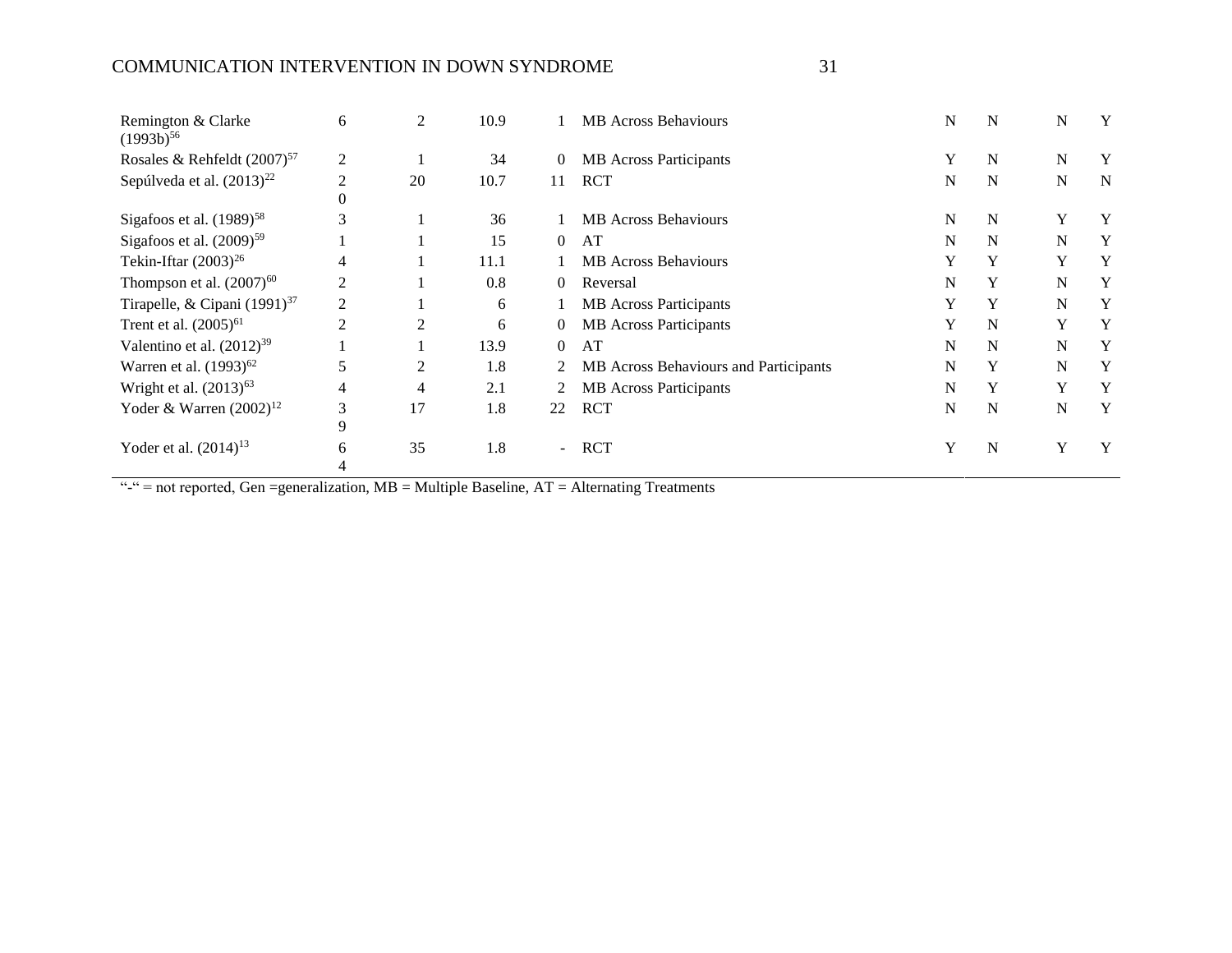### Table 3

*Tailoring to phenotype, intervention characteristics and effectiveness of studies targeting communication intervention in individuals* 

### *with Down syndrome.*

|                                      |                | Tailored to Phenotype                                                  | <b>Intervention Characteristics</b>                   |                     |                           | <b>Intensity Characteristics</b> |                              |                                           |            |
|--------------------------------------|----------------|------------------------------------------------------------------------|-------------------------------------------------------|---------------------|---------------------------|----------------------------------|------------------------------|-------------------------------------------|------------|
| Authors                              | Y/N?           | Target Behaviour: Modality,<br>Expressive/receptive, Verbal<br>Operant | <b>Strategies</b>                                     | Opportunity<br>Type | Opportunities<br>/Session | Sessions<br>/Week                | Session<br>Duration<br>(min) | Duration of<br>Intervention<br>(sessions) | <b>PND</b> |
| Bauer & Jones $(2014)^6$             | $\overline{Y}$ | Voc., exp., echoic and mands                                           | Prompting,<br>Reinforcement                           | Teacher-led         | $\overline{10}$           | 2.5                              |                              | 27.75                                     | 86%        |
| Bauer et al. $(2014)^9$              | $\mathbf Y$    | Exp., intraverbal                                                      | Prompting,<br>Reinforcement                           | Teacher-led         |                           |                                  | 10                           | 6.3                                       | 100%       |
| Binger & Light $(2007)^{41}$         | N              | AAC, exp., tacts                                                       | Prompting                                             | Learner-directed    | 30                        | $\boldsymbol{2}$                 | 15                           | 29                                        | 100%       |
| Burgoyne et al. $(2012)^{27}$        | Y              | Voc., exp. and receptive,<br>undefined                                 | Manualized<br>Reading and<br>Language<br>Intervention | Teacher-led         |                           | 5                                | 40                           | 100                                       | $\ast$     |
| Camarata et al. $(2006)^{42}$        | Y              | Voc., exp., undefined                                                  | <b>Speech Recasting</b>                               | Learner-directed    |                           |                                  |                              | 5.5                                       | 54%        |
| Chambers & Rehfeldt<br>$(2003)^{43}$ | N              | Signs and AAC, exp., mands                                             | Prompting,<br>Reinforcement                           | Teacher-led         | 10                        | 3                                | 36                           | 19                                        | 97%        |
| Cottrell et al. $(1980)^{44}$        | $\mathbf N$    | Voc., exp., intraverbals                                               | Prompting,<br>Reinforcement                           | Teacher-led         |                           | 6                                | 30                           | 22.67                                     | 65%        |
| Drash et al. (1989) <sup>45</sup>    | N              | Voc., exp., echoic                                                     | Prompting,<br>Reinforcement                           | Teacher-led         |                           | 12                               | 10                           | 24                                        | $\ast$     |
| Duker & Michielsen<br>$(1983)^{46}$  | N              | Signs, exp., tacts                                                     | Prompting,<br>Reinforcement                           | Teacher-led         |                           | 3                                | 30                           | 17.3                                      | 72%        |
| Feeley et al. $(2011)^5$             | Y              | Voc., exp., echoic and mands                                           | Prompting,<br>Reinforcement                           | Teacher-led         | 5.5                       | 3                                | 15                           | 8.71                                      | 76%        |
| Feeley & Jones $(2008)^8$            | Y              | Voc., exp., tacts                                                      | Prompting,<br>Reinforcement                           | Teacher-led         | 10                        | 10.5                             | $\overline{a}$               | 8.33                                      | 76%        |
| Fey et al. $(2006)^{28}$             | $\mathbf N$    | Voc., exp., mands and tacts                                            | Milieu Teaching                                       | Learner-directed    |                           | 4                                | 20                           | 80                                        | $\ast$     |
| Gutierrez et al. $(2010)^{47}$       | N              | AAC, exp., mands                                                       | Reinforcement                                         | Teacher-led         |                           | 17                               | 5                            | 9.5                                       | $0\%$      |
| Haring et al. $(1986)^{48}$          | N              | Voc., exp., intraverbals                                               | Prompting,<br>Reinforcement                           | Teacher-led,        | 3                         | 5                                | 10                           | 19.5                                      | 95%        |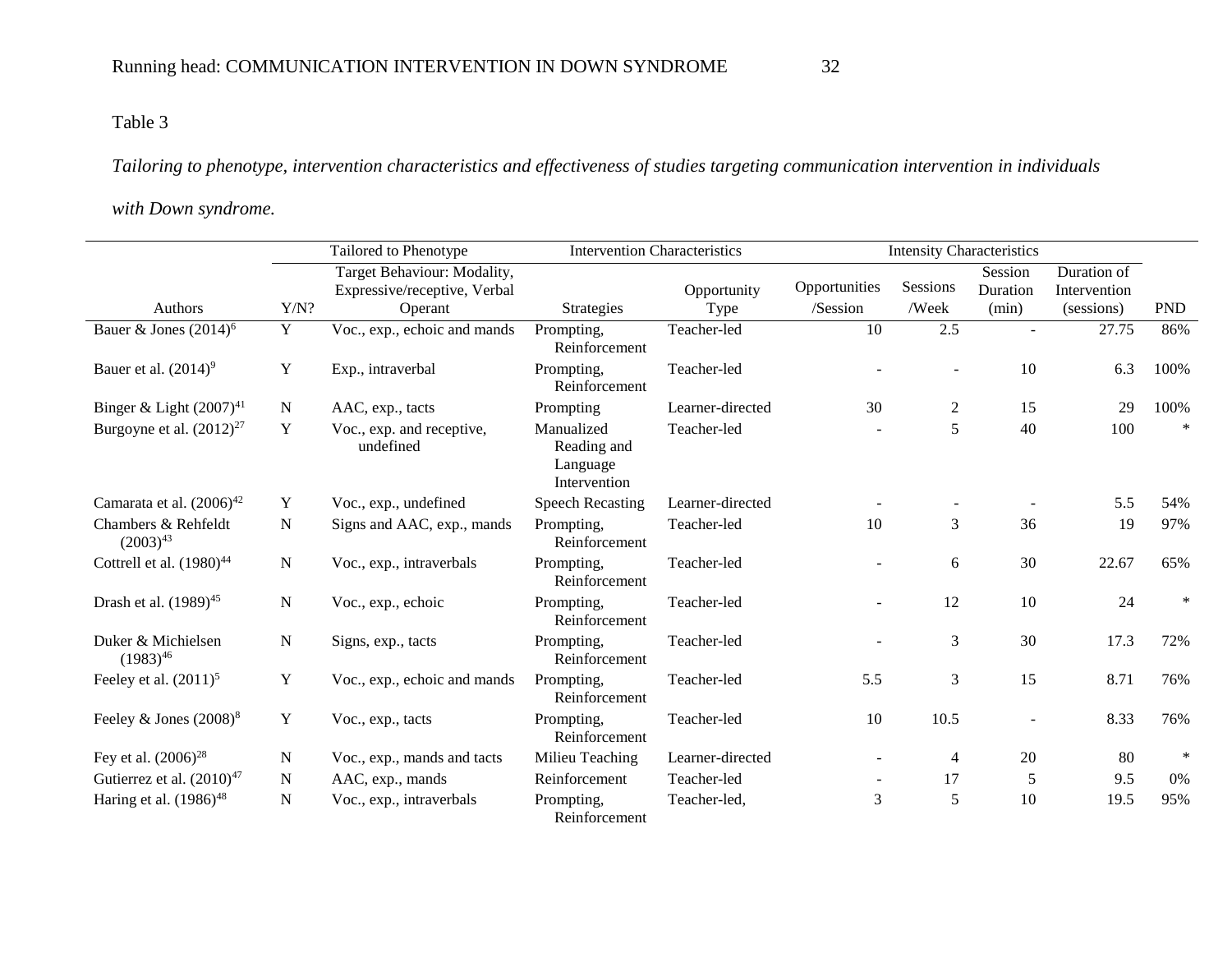### COMMUNICATION INTERVENTION IN DOWN SYNDROME 33

| Heller et al. (1996) <sup>49</sup>    | N           | AAC, exp., mands                                                 | Prompting,<br>Reinforcement                | Teacher-led      | 10     |                |      | 3    | 100%          |
|---------------------------------------|-------------|------------------------------------------------------------------|--------------------------------------------|------------------|--------|----------------|------|------|---------------|
| Hemmeter et al. $(1996)^{50}$         | N           | Voc., exp., mands                                                | Prompting,<br>Reinforcement                | Learner-directed |        | 5              | 20   | 11.5 | 88%           |
| Iacono & Duncum<br>$(1995)^{51}$      | Y           | AAC and voc., exp., tact                                         | Prompting<br>Reinforcement                 | Learner-directed |        |                | 30   | 6    | 37.50<br>$\%$ |
| Kouri (1988) <sup>52</sup>            | N           | Voc. and signs, exp., echoic,<br>intraverbal, mands and<br>tacts | Prompting                                  | Learner-directed |        |                | 40   | 17   | 65%           |
| Kroeger & Nelson<br>$(2006)^{53}$     | $\mathbf Y$ | Voc., exp., echoic, mands,<br>tacts, intraverbals                | Prompting,<br>Reinforcement                | Combination      |        | 7              | 60   | 14   | 80%           |
| LeBlanc et al. $(2007)^{54}$          | $\mathbf N$ | Voc., exp., echoic, mands,<br>tacts, intraverbals                | <b>NLP</b>                                 | Learner-directed | 10     |                | 10   | 15   | 100%          |
| Mirenda & Dattilo<br>$(1987)^{55}$    | $\mathbf N$ | AAC, exp., mands                                                 | Prompting,<br>Reinforcement                | Teacher-led      |        | 39             | 10   | 41   | 95%           |
| Poulson (1988) <sup>56</sup>          | Y           | Voc., exp., undefined                                            | Reinforcement                              | Learner-directed |        | 2.5            | 12   |      | 91%           |
| Remington & Clarke<br>$(1993a)^{57}$  | N           | Signs, exp., tact                                                | Prompting,<br>Reinforcement                | Teacher-led      | 50     | 10             |      | 5    | 75%           |
| Remington & Clarke<br>$(1993b)^{58}$  | N           | Signs, exp., tact                                                | Prompting,<br>Reinforcement                | Teacher-led      | 50     | 10             |      | 4.67 | 100%          |
| Rosales & Rehfeldt<br>$(2007)^{59}$   | ${\bf N}$   | AAC, exp., mands                                                 | Reinforcement                              | Teacher-led      | 18     | 3.5            | 52.5 | 7    | 55%           |
| Sepúlveda et al. (2013) <sup>29</sup> | Y           | Voc., exp., combination                                          | Morphosyntactic<br>Grammar<br>Intervention | Peer-led         |        | $\overline{2}$ | 30   | 30   | *             |
| Sigafoos et al. (1989) <sup>60</sup>  | N           | AAC, exp., mands                                                 | Prompting,<br>Reinforcement                | Teacher-led      |        | 8              | 5    |      | 100%          |
| Sigafoos et al. (2009) <sup>61</sup>  | N           | Voc., exp., mands, tacts                                         | Prompting,<br>Reinforcement                | Teacher-led      | 15.5   | 3              | 22.5 |      | 99%           |
| Tekin-Iftar $(2003)^{62}$             | N           | Voc., exp., tact                                                 | Prompting,<br>Reinforcement                | Peer-led         | 15     | $\tau$         |      | 17   | 100%          |
| Thompson et al. $(2007)^{63}$         | N           | Sign, exp., mands                                                | Prompting,<br>Reinforcement                | Teacher-led      | $\sim$ | 10             | 5    | 100  | 70%           |
| Tirapelle & Cipani<br>$(1991)^{64}$   | ${\bf N}$   | Voc., sign, exp., mands                                          | Prompting,<br>Reinforcement                | Teacher-led      | 1      | $\overline{7}$ |      | 30   | 47%           |
| Trent et al. (2005) <sup>65</sup>     | Y           | Voc., exp., combination                                          | Mirroring and<br>responding                | Peer-led         |        |                | 5    | 20   | 24%           |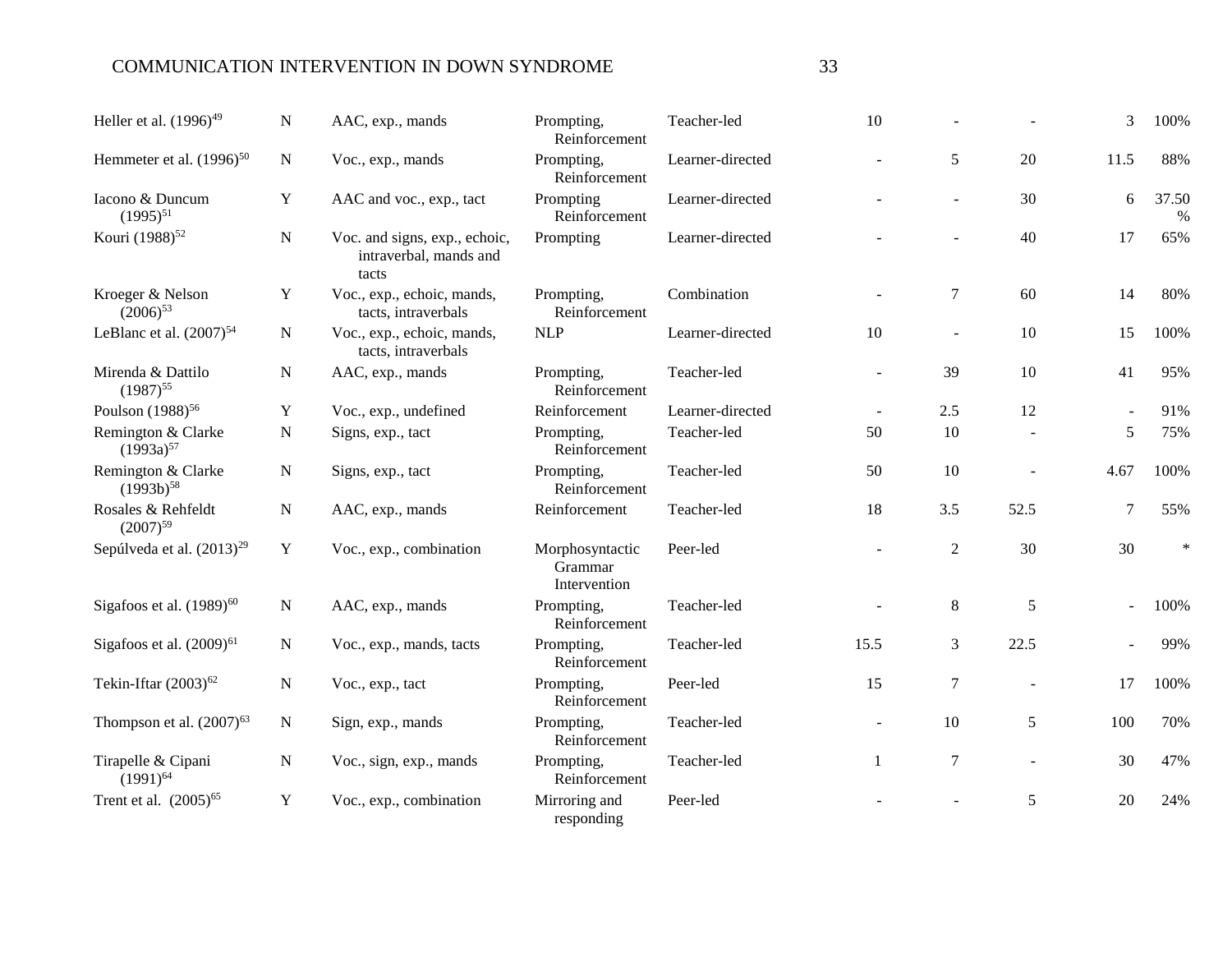### COMMUNICATION INTERVENTION IN DOWN SYNDROME 34

| Valentino et al. $(2012)^{66}$     | N | Voc., exp., Intraverbals                                                                | Prompting.<br>Reinforcement | Teacher-led      | 36                       |     |    | 33  | 48%    |
|------------------------------------|---|-----------------------------------------------------------------------------------------|-----------------------------|------------------|--------------------------|-----|----|-----|--------|
| Warren et al. (1993) <sup>67</sup> | N | Voc., exp., echoic,<br>intraverbal, mand, tact                                          | Milieu Teaching             | Learner-directed | $\overline{\phantom{a}}$ |     | 25 | 62  | 91%    |
| Wright et al. $(2013)^{68}$        |   | Voc., signs, exp., echoic,<br>intraverbal, mand, tact                                   | Milieu Teaching             | Learner-directed |                          |     | 25 | 20  | 77%    |
| Yoder & Warren $(2002)^{69}$       | N | Voc., exp., mands, tacts                                                                | Milieu Teaching             | Learner-directed | $\overline{\phantom{a}}$ | 3.5 | 20 |     | $*$    |
| Yoder et al. $(2014)^{17}$         | N | Voc., exp., mands, tacts                                                                | Milieu Teaching             | Learner-directed | -                        |     | 60 | 108 | $\ast$ |
|                                    |   | Voc. = vocalizations, $Exp.$ = expressive, "-" = not reported, "*" = PND not calculable |                             |                  |                          |     |    |     |        |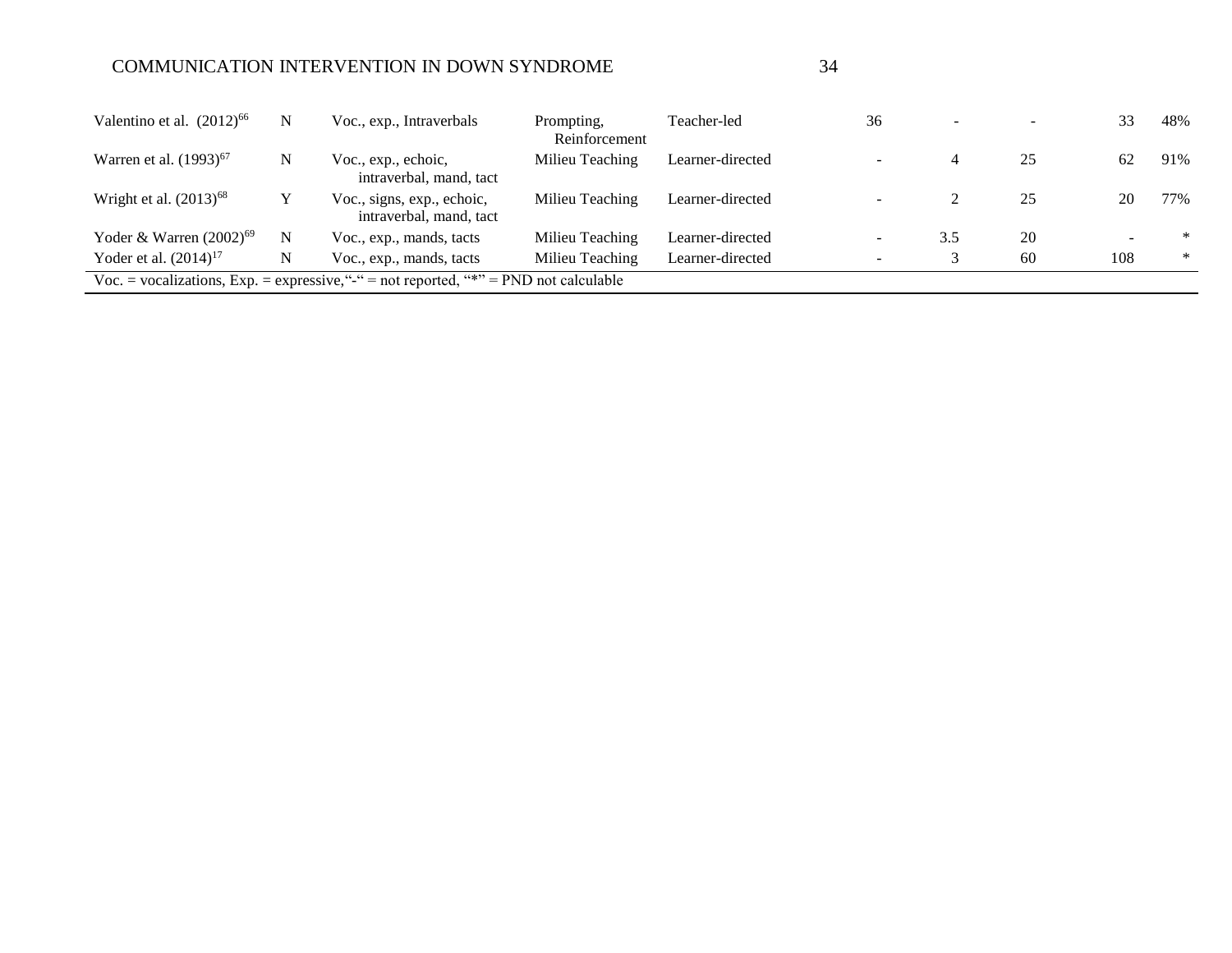### Table 4

*Percentage non-overlapping and treatment intensity variables data by treatment type.*

|                                                 |                  |            |           |           |               |               |           |                 | $\frac{0}{0}$ |              |
|-------------------------------------------------|------------------|------------|-----------|-----------|---------------|---------------|-----------|-----------------|---------------|--------------|
|                                                 |                  |            | $\%$      |           | $\%$          |               | $\%$      |                 | Reporting     | Total        |
|                                                 |                  |            | Reporting | Session   | Reporting     |               | Reporting |                 | Total         | Intervention |
|                                                 |                  |            | Session   | Duration  | Opportunities | Opportunities | Sessions  | <b>Sessions</b> | Intervention  | Duration     |
| <b>Intervention Strategy</b>                    | $\boldsymbol{n}$ | <b>PND</b> | Duration  | (minutes) | per Session   | /Session      | per week  | /week           | Duration      | (sessions)   |
| Prompting and                                   | $\mathfrak{2}$   |            | 73.07%    |           | 48.1 %        |               | 81.5 %    |                 | 88.0%         |              |
| Reinforcement                                   | ┑                |            |           |           |               |               |           |                 |               |              |
| Mean                                            |                  | 78.0%      |           | 22        |               | 18.86         |           | 8               |               | 20.05        |
| <b>SD</b>                                       |                  | 24.6 %     |           | 16.21     |               | 16.28         |           | 7.92            |               | 19.87        |
| Morphosyntactic                                 |                  | **         |           | 30        |               | ∗             |           | 2               |               | 28           |
| Manualized Reading and<br>Language Intervention |                  | $***$      |           | 40        |               | $\ast$        |           | 5               |               | 100          |
| <b>Speech Recasting</b>                         |                  | 54.0 %     |           | $\ast$    |               | $\ast$        |           | $\ast$          |               | 5.5          |
| Milieu Teaching                                 | 5                |            | 100 %     |           | $0.0 \%$      |               | 100 %     |                 | 80.0%         |              |
| Mean                                            | 2                | 84.0%      |           | 30        |               | ∗             |           | 3.33            |               | 67.5         |
| <b>SD</b>                                       |                  | 9.9%       |           | 16.95     |               | ∗             |           | 0.84            |               | 37.89        |
| Mirroring and Responding                        |                  | 24.0%      |           | 5         |               | ∗             |           | 8               |               | 20           |
| <b>NLP</b>                                      |                  | 100 %      |           | 10        |               | 10            |           | ∗               |               | 15           |

\* not reported \*\*not calculable